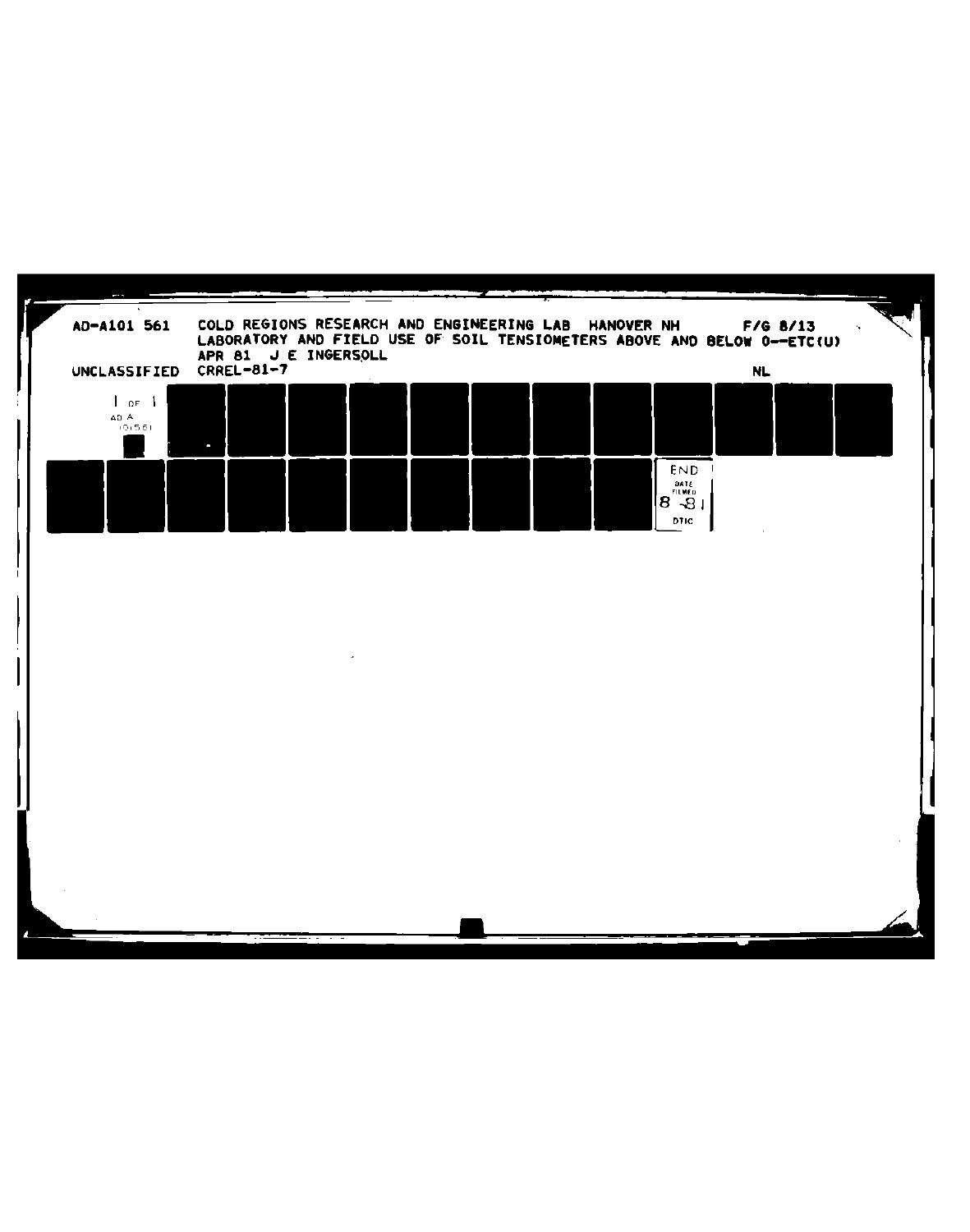**Special Report 81-7** 

**April 1981** 

IEVEL'IC



# AD A101561

## LABORATORY AND FIELD USE OF SOIL TENSIOMETERS ABOVE AND BELOW 0°C

Jonathan E. Ingersoll





Approved for public release; distribution unlimited

FILE COPY

É

UNITED STATES ARMY CORPS OF ENGINEERS COLD REGIONS RESEARCH AND ENGINEERING LABORATORY HANOVER, NEW HAMPSHIRE

 $81$ 



けまし

 $z_{\mathbf{U}}$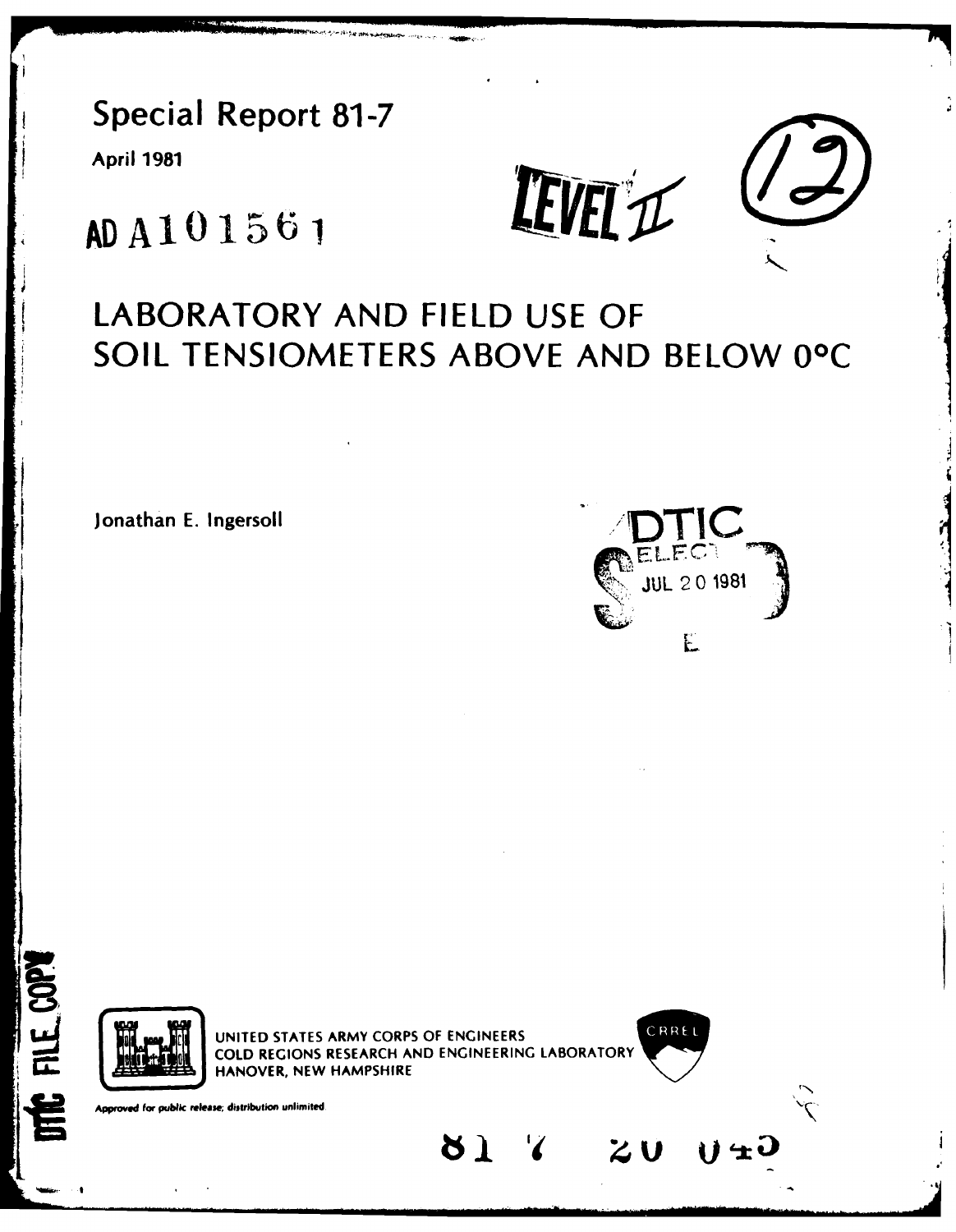| <b>1. REPORT NUMBER</b><br>2. GOVT ACCESSION NO. 3. RECIPIENT'S CATALOG NUMBER<br>n1 561<br>Special Repart 81-7<br>4. TITLE fand Substitut, 2)<br>5. TYPE OF REPORT & PERIOD COVERED<br>LABORATORY AND FIELD USE OF SOIL TENSIOMETERS<br>ABOVE AND BELOW OPC.<br>6. PERFORMING ORG. REPORT NUMBER<br>7. AUTHOR(a)<br><b>8. CONTRACT OR GRANT NUMBER(s)</b><br>$22 - 7$<br>10 <sup>2</sup><br>Jonathan E./ Ingersoll<br>9. PERFORMING ORGANIZATION NAME AND ADDRESS<br>10. PROGRAM ELEMENT, PROJECT, TASK AREA & WORK WHIT NUMBERS<br>U.S. Army Cold Regions Research and<br>Engineering Laboratory<br>DA Project(4A161101A91D<br>Hanover, New Hampshire 03755<br>Work Unit 273<br>11. CONTROLLING OFFICE NAME AND ADDRESS<br>12. REPORT DATE<br>U.S. Army Cold Regions Research and<br>April 1981<br>Engineering Laboratory<br><b>13. WWWOOR OF PAGES</b><br>Hanover, New Hampshire 03755<br>2.72<br>14. MONITORING AGENCY NAME & ADDRESSIT different from Controlling Office)<br>15. SECURITY CLASS. (of this report)<br>Unclassified<br>15a. DECLASSIFICATION/DOWNGRADING<br>SCHEDULE<br>16. DISTRIBUTION STATEMENT (of this Report)<br>Approved for public release; distribution unlimited.<br>17. DISTRIBUTION STATEMENT (of the abstract entered in Block 20, if different from Report)<br>19. KEY WORDS (Continue on reverse aide if necessary and identify by block number)<br>Soil mechanics<br>Soil tests<br>Soils<br><b>Tensiometers</b><br>Methods for using tensiometers in conjunction with moisture retention charac-<br>teristic curves for non-destructive soil water measurements are presented for<br>above- and below-freezing situations of engineering interest. Four methods<br>for determining moisture retention characteristics, three tensiometer types,<br>and several methods of recording soil suction are discussed. Procedures for<br>preparing, modifying and installing tensiometers for field use in cold climates<br>are explained. Several examples of moisture retention characteristics are<br>$DD_{1.441}^{1.004}$ , 1473 | <b>REPORT DOCUMENTATION PAGE</b>                                                | <b>READ INSTRUCTIONS</b><br>BEFORE COMPLETING FORM |
|------------------------------------------------------------------------------------------------------------------------------------------------------------------------------------------------------------------------------------------------------------------------------------------------------------------------------------------------------------------------------------------------------------------------------------------------------------------------------------------------------------------------------------------------------------------------------------------------------------------------------------------------------------------------------------------------------------------------------------------------------------------------------------------------------------------------------------------------------------------------------------------------------------------------------------------------------------------------------------------------------------------------------------------------------------------------------------------------------------------------------------------------------------------------------------------------------------------------------------------------------------------------------------------------------------------------------------------------------------------------------------------------------------------------------------------------------------------------------------------------------------------------------------------------------------------------------------------------------------------------------------------------------------------------------------------------------------------------------------------------------------------------------------------------------------------------------------------------------------------------------------------------------------------------------------------------------------------------------------------------------------------------------------------------------------------|---------------------------------------------------------------------------------|----------------------------------------------------|
|                                                                                                                                                                                                                                                                                                                                                                                                                                                                                                                                                                                                                                                                                                                                                                                                                                                                                                                                                                                                                                                                                                                                                                                                                                                                                                                                                                                                                                                                                                                                                                                                                                                                                                                                                                                                                                                                                                                                                                                                                                                                  |                                                                                 |                                                    |
|                                                                                                                                                                                                                                                                                                                                                                                                                                                                                                                                                                                                                                                                                                                                                                                                                                                                                                                                                                                                                                                                                                                                                                                                                                                                                                                                                                                                                                                                                                                                                                                                                                                                                                                                                                                                                                                                                                                                                                                                                                                                  |                                                                                 |                                                    |
|                                                                                                                                                                                                                                                                                                                                                                                                                                                                                                                                                                                                                                                                                                                                                                                                                                                                                                                                                                                                                                                                                                                                                                                                                                                                                                                                                                                                                                                                                                                                                                                                                                                                                                                                                                                                                                                                                                                                                                                                                                                                  |                                                                                 |                                                    |
|                                                                                                                                                                                                                                                                                                                                                                                                                                                                                                                                                                                                                                                                                                                                                                                                                                                                                                                                                                                                                                                                                                                                                                                                                                                                                                                                                                                                                                                                                                                                                                                                                                                                                                                                                                                                                                                                                                                                                                                                                                                                  |                                                                                 |                                                    |
|                                                                                                                                                                                                                                                                                                                                                                                                                                                                                                                                                                                                                                                                                                                                                                                                                                                                                                                                                                                                                                                                                                                                                                                                                                                                                                                                                                                                                                                                                                                                                                                                                                                                                                                                                                                                                                                                                                                                                                                                                                                                  |                                                                                 |                                                    |
|                                                                                                                                                                                                                                                                                                                                                                                                                                                                                                                                                                                                                                                                                                                                                                                                                                                                                                                                                                                                                                                                                                                                                                                                                                                                                                                                                                                                                                                                                                                                                                                                                                                                                                                                                                                                                                                                                                                                                                                                                                                                  |                                                                                 |                                                    |
|                                                                                                                                                                                                                                                                                                                                                                                                                                                                                                                                                                                                                                                                                                                                                                                                                                                                                                                                                                                                                                                                                                                                                                                                                                                                                                                                                                                                                                                                                                                                                                                                                                                                                                                                                                                                                                                                                                                                                                                                                                                                  |                                                                                 |                                                    |
|                                                                                                                                                                                                                                                                                                                                                                                                                                                                                                                                                                                                                                                                                                                                                                                                                                                                                                                                                                                                                                                                                                                                                                                                                                                                                                                                                                                                                                                                                                                                                                                                                                                                                                                                                                                                                                                                                                                                                                                                                                                                  |                                                                                 |                                                    |
|                                                                                                                                                                                                                                                                                                                                                                                                                                                                                                                                                                                                                                                                                                                                                                                                                                                                                                                                                                                                                                                                                                                                                                                                                                                                                                                                                                                                                                                                                                                                                                                                                                                                                                                                                                                                                                                                                                                                                                                                                                                                  |                                                                                 |                                                    |
|                                                                                                                                                                                                                                                                                                                                                                                                                                                                                                                                                                                                                                                                                                                                                                                                                                                                                                                                                                                                                                                                                                                                                                                                                                                                                                                                                                                                                                                                                                                                                                                                                                                                                                                                                                                                                                                                                                                                                                                                                                                                  |                                                                                 |                                                    |
|                                                                                                                                                                                                                                                                                                                                                                                                                                                                                                                                                                                                                                                                                                                                                                                                                                                                                                                                                                                                                                                                                                                                                                                                                                                                                                                                                                                                                                                                                                                                                                                                                                                                                                                                                                                                                                                                                                                                                                                                                                                                  |                                                                                 |                                                    |
|                                                                                                                                                                                                                                                                                                                                                                                                                                                                                                                                                                                                                                                                                                                                                                                                                                                                                                                                                                                                                                                                                                                                                                                                                                                                                                                                                                                                                                                                                                                                                                                                                                                                                                                                                                                                                                                                                                                                                                                                                                                                  |                                                                                 |                                                    |
|                                                                                                                                                                                                                                                                                                                                                                                                                                                                                                                                                                                                                                                                                                                                                                                                                                                                                                                                                                                                                                                                                                                                                                                                                                                                                                                                                                                                                                                                                                                                                                                                                                                                                                                                                                                                                                                                                                                                                                                                                                                                  |                                                                                 |                                                    |
|                                                                                                                                                                                                                                                                                                                                                                                                                                                                                                                                                                                                                                                                                                                                                                                                                                                                                                                                                                                                                                                                                                                                                                                                                                                                                                                                                                                                                                                                                                                                                                                                                                                                                                                                                                                                                                                                                                                                                                                                                                                                  |                                                                                 |                                                    |
|                                                                                                                                                                                                                                                                                                                                                                                                                                                                                                                                                                                                                                                                                                                                                                                                                                                                                                                                                                                                                                                                                                                                                                                                                                                                                                                                                                                                                                                                                                                                                                                                                                                                                                                                                                                                                                                                                                                                                                                                                                                                  |                                                                                 |                                                    |
|                                                                                                                                                                                                                                                                                                                                                                                                                                                                                                                                                                                                                                                                                                                                                                                                                                                                                                                                                                                                                                                                                                                                                                                                                                                                                                                                                                                                                                                                                                                                                                                                                                                                                                                                                                                                                                                                                                                                                                                                                                                                  |                                                                                 |                                                    |
|                                                                                                                                                                                                                                                                                                                                                                                                                                                                                                                                                                                                                                                                                                                                                                                                                                                                                                                                                                                                                                                                                                                                                                                                                                                                                                                                                                                                                                                                                                                                                                                                                                                                                                                                                                                                                                                                                                                                                                                                                                                                  |                                                                                 |                                                    |
|                                                                                                                                                                                                                                                                                                                                                                                                                                                                                                                                                                                                                                                                                                                                                                                                                                                                                                                                                                                                                                                                                                                                                                                                                                                                                                                                                                                                                                                                                                                                                                                                                                                                                                                                                                                                                                                                                                                                                                                                                                                                  |                                                                                 |                                                    |
|                                                                                                                                                                                                                                                                                                                                                                                                                                                                                                                                                                                                                                                                                                                                                                                                                                                                                                                                                                                                                                                                                                                                                                                                                                                                                                                                                                                                                                                                                                                                                                                                                                                                                                                                                                                                                                                                                                                                                                                                                                                                  |                                                                                 |                                                    |
|                                                                                                                                                                                                                                                                                                                                                                                                                                                                                                                                                                                                                                                                                                                                                                                                                                                                                                                                                                                                                                                                                                                                                                                                                                                                                                                                                                                                                                                                                                                                                                                                                                                                                                                                                                                                                                                                                                                                                                                                                                                                  |                                                                                 |                                                    |
|                                                                                                                                                                                                                                                                                                                                                                                                                                                                                                                                                                                                                                                                                                                                                                                                                                                                                                                                                                                                                                                                                                                                                                                                                                                                                                                                                                                                                                                                                                                                                                                                                                                                                                                                                                                                                                                                                                                                                                                                                                                                  |                                                                                 |                                                    |
|                                                                                                                                                                                                                                                                                                                                                                                                                                                                                                                                                                                                                                                                                                                                                                                                                                                                                                                                                                                                                                                                                                                                                                                                                                                                                                                                                                                                                                                                                                                                                                                                                                                                                                                                                                                                                                                                                                                                                                                                                                                                  |                                                                                 |                                                    |
|                                                                                                                                                                                                                                                                                                                                                                                                                                                                                                                                                                                                                                                                                                                                                                                                                                                                                                                                                                                                                                                                                                                                                                                                                                                                                                                                                                                                                                                                                                                                                                                                                                                                                                                                                                                                                                                                                                                                                                                                                                                                  |                                                                                 |                                                    |
|                                                                                                                                                                                                                                                                                                                                                                                                                                                                                                                                                                                                                                                                                                                                                                                                                                                                                                                                                                                                                                                                                                                                                                                                                                                                                                                                                                                                                                                                                                                                                                                                                                                                                                                                                                                                                                                                                                                                                                                                                                                                  |                                                                                 |                                                    |
|                                                                                                                                                                                                                                                                                                                                                                                                                                                                                                                                                                                                                                                                                                                                                                                                                                                                                                                                                                                                                                                                                                                                                                                                                                                                                                                                                                                                                                                                                                                                                                                                                                                                                                                                                                                                                                                                                                                                                                                                                                                                  |                                                                                 |                                                    |
|                                                                                                                                                                                                                                                                                                                                                                                                                                                                                                                                                                                                                                                                                                                                                                                                                                                                                                                                                                                                                                                                                                                                                                                                                                                                                                                                                                                                                                                                                                                                                                                                                                                                                                                                                                                                                                                                                                                                                                                                                                                                  |                                                                                 |                                                    |
|                                                                                                                                                                                                                                                                                                                                                                                                                                                                                                                                                                                                                                                                                                                                                                                                                                                                                                                                                                                                                                                                                                                                                                                                                                                                                                                                                                                                                                                                                                                                                                                                                                                                                                                                                                                                                                                                                                                                                                                                                                                                  |                                                                                 |                                                    |
|                                                                                                                                                                                                                                                                                                                                                                                                                                                                                                                                                                                                                                                                                                                                                                                                                                                                                                                                                                                                                                                                                                                                                                                                                                                                                                                                                                                                                                                                                                                                                                                                                                                                                                                                                                                                                                                                                                                                                                                                                                                                  | <b>18. SUPPLEMENTARY NOTES</b>                                                  |                                                    |
|                                                                                                                                                                                                                                                                                                                                                                                                                                                                                                                                                                                                                                                                                                                                                                                                                                                                                                                                                                                                                                                                                                                                                                                                                                                                                                                                                                                                                                                                                                                                                                                                                                                                                                                                                                                                                                                                                                                                                                                                                                                                  |                                                                                 |                                                    |
|                                                                                                                                                                                                                                                                                                                                                                                                                                                                                                                                                                                                                                                                                                                                                                                                                                                                                                                                                                                                                                                                                                                                                                                                                                                                                                                                                                                                                                                                                                                                                                                                                                                                                                                                                                                                                                                                                                                                                                                                                                                                  |                                                                                 |                                                    |
|                                                                                                                                                                                                                                                                                                                                                                                                                                                                                                                                                                                                                                                                                                                                                                                                                                                                                                                                                                                                                                                                                                                                                                                                                                                                                                                                                                                                                                                                                                                                                                                                                                                                                                                                                                                                                                                                                                                                                                                                                                                                  |                                                                                 |                                                    |
|                                                                                                                                                                                                                                                                                                                                                                                                                                                                                                                                                                                                                                                                                                                                                                                                                                                                                                                                                                                                                                                                                                                                                                                                                                                                                                                                                                                                                                                                                                                                                                                                                                                                                                                                                                                                                                                                                                                                                                                                                                                                  |                                                                                 |                                                    |
|                                                                                                                                                                                                                                                                                                                                                                                                                                                                                                                                                                                                                                                                                                                                                                                                                                                                                                                                                                                                                                                                                                                                                                                                                                                                                                                                                                                                                                                                                                                                                                                                                                                                                                                                                                                                                                                                                                                                                                                                                                                                  |                                                                                 |                                                    |
|                                                                                                                                                                                                                                                                                                                                                                                                                                                                                                                                                                                                                                                                                                                                                                                                                                                                                                                                                                                                                                                                                                                                                                                                                                                                                                                                                                                                                                                                                                                                                                                                                                                                                                                                                                                                                                                                                                                                                                                                                                                                  |                                                                                 |                                                    |
|                                                                                                                                                                                                                                                                                                                                                                                                                                                                                                                                                                                                                                                                                                                                                                                                                                                                                                                                                                                                                                                                                                                                                                                                                                                                                                                                                                                                                                                                                                                                                                                                                                                                                                                                                                                                                                                                                                                                                                                                                                                                  |                                                                                 |                                                    |
|                                                                                                                                                                                                                                                                                                                                                                                                                                                                                                                                                                                                                                                                                                                                                                                                                                                                                                                                                                                                                                                                                                                                                                                                                                                                                                                                                                                                                                                                                                                                                                                                                                                                                                                                                                                                                                                                                                                                                                                                                                                                  | . ABSTRACT (Continue on reverse ands if necessary and identity by block number) |                                                    |
|                                                                                                                                                                                                                                                                                                                                                                                                                                                                                                                                                                                                                                                                                                                                                                                                                                                                                                                                                                                                                                                                                                                                                                                                                                                                                                                                                                                                                                                                                                                                                                                                                                                                                                                                                                                                                                                                                                                                                                                                                                                                  |                                                                                 |                                                    |
|                                                                                                                                                                                                                                                                                                                                                                                                                                                                                                                                                                                                                                                                                                                                                                                                                                                                                                                                                                                                                                                                                                                                                                                                                                                                                                                                                                                                                                                                                                                                                                                                                                                                                                                                                                                                                                                                                                                                                                                                                                                                  |                                                                                 |                                                    |
|                                                                                                                                                                                                                                                                                                                                                                                                                                                                                                                                                                                                                                                                                                                                                                                                                                                                                                                                                                                                                                                                                                                                                                                                                                                                                                                                                                                                                                                                                                                                                                                                                                                                                                                                                                                                                                                                                                                                                                                                                                                                  |                                                                                 |                                                    |
|                                                                                                                                                                                                                                                                                                                                                                                                                                                                                                                                                                                                                                                                                                                                                                                                                                                                                                                                                                                                                                                                                                                                                                                                                                                                                                                                                                                                                                                                                                                                                                                                                                                                                                                                                                                                                                                                                                                                                                                                                                                                  |                                                                                 |                                                    |
|                                                                                                                                                                                                                                                                                                                                                                                                                                                                                                                                                                                                                                                                                                                                                                                                                                                                                                                                                                                                                                                                                                                                                                                                                                                                                                                                                                                                                                                                                                                                                                                                                                                                                                                                                                                                                                                                                                                                                                                                                                                                  |                                                                                 |                                                    |
|                                                                                                                                                                                                                                                                                                                                                                                                                                                                                                                                                                                                                                                                                                                                                                                                                                                                                                                                                                                                                                                                                                                                                                                                                                                                                                                                                                                                                                                                                                                                                                                                                                                                                                                                                                                                                                                                                                                                                                                                                                                                  |                                                                                 |                                                    |
|                                                                                                                                                                                                                                                                                                                                                                                                                                                                                                                                                                                                                                                                                                                                                                                                                                                                                                                                                                                                                                                                                                                                                                                                                                                                                                                                                                                                                                                                                                                                                                                                                                                                                                                                                                                                                                                                                                                                                                                                                                                                  |                                                                                 |                                                    |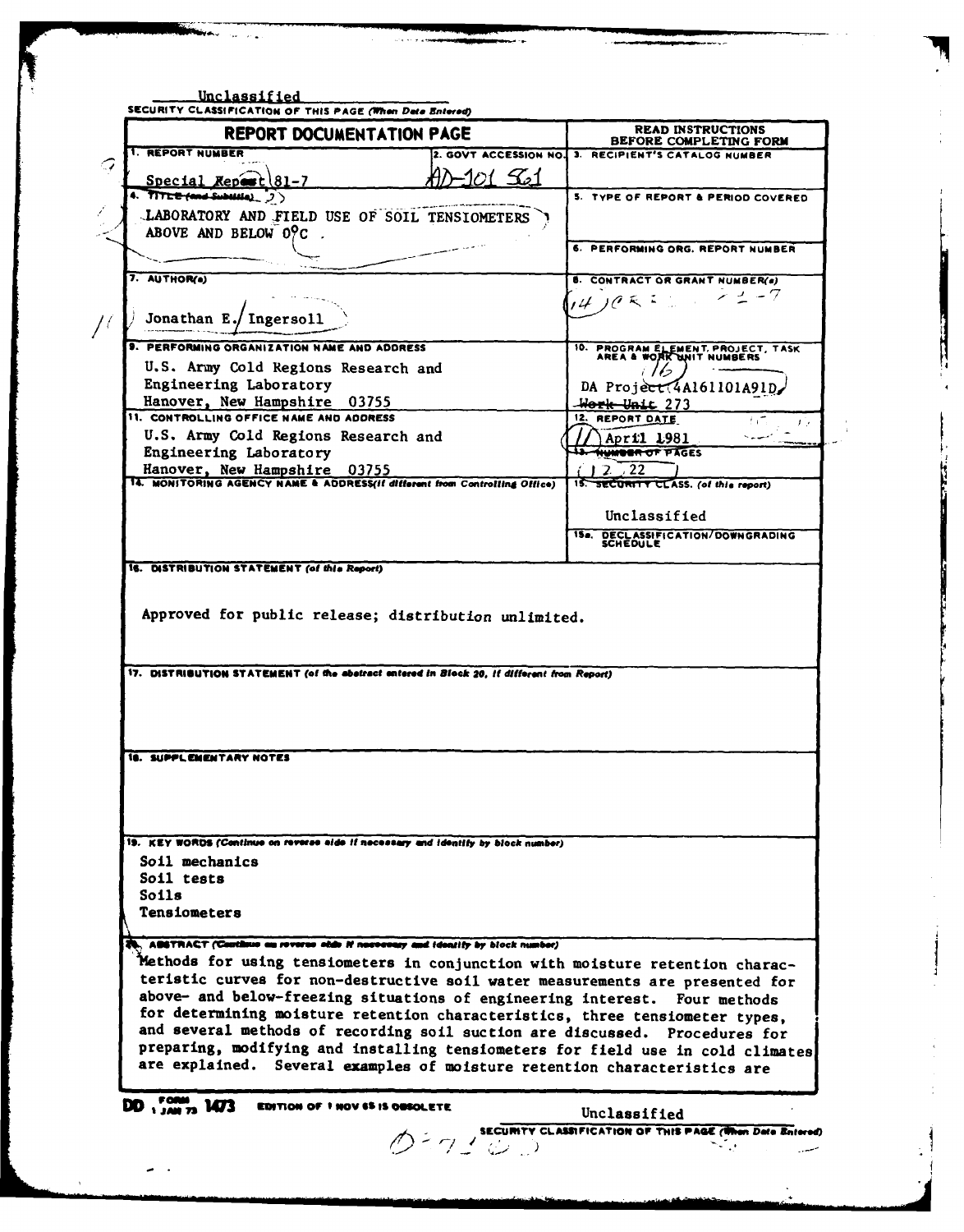20. Abstract (cont'd)

shown, including the effect of soil density on water retention. Examples of soil tension ahead of and behind a frozen soil zone are also presented.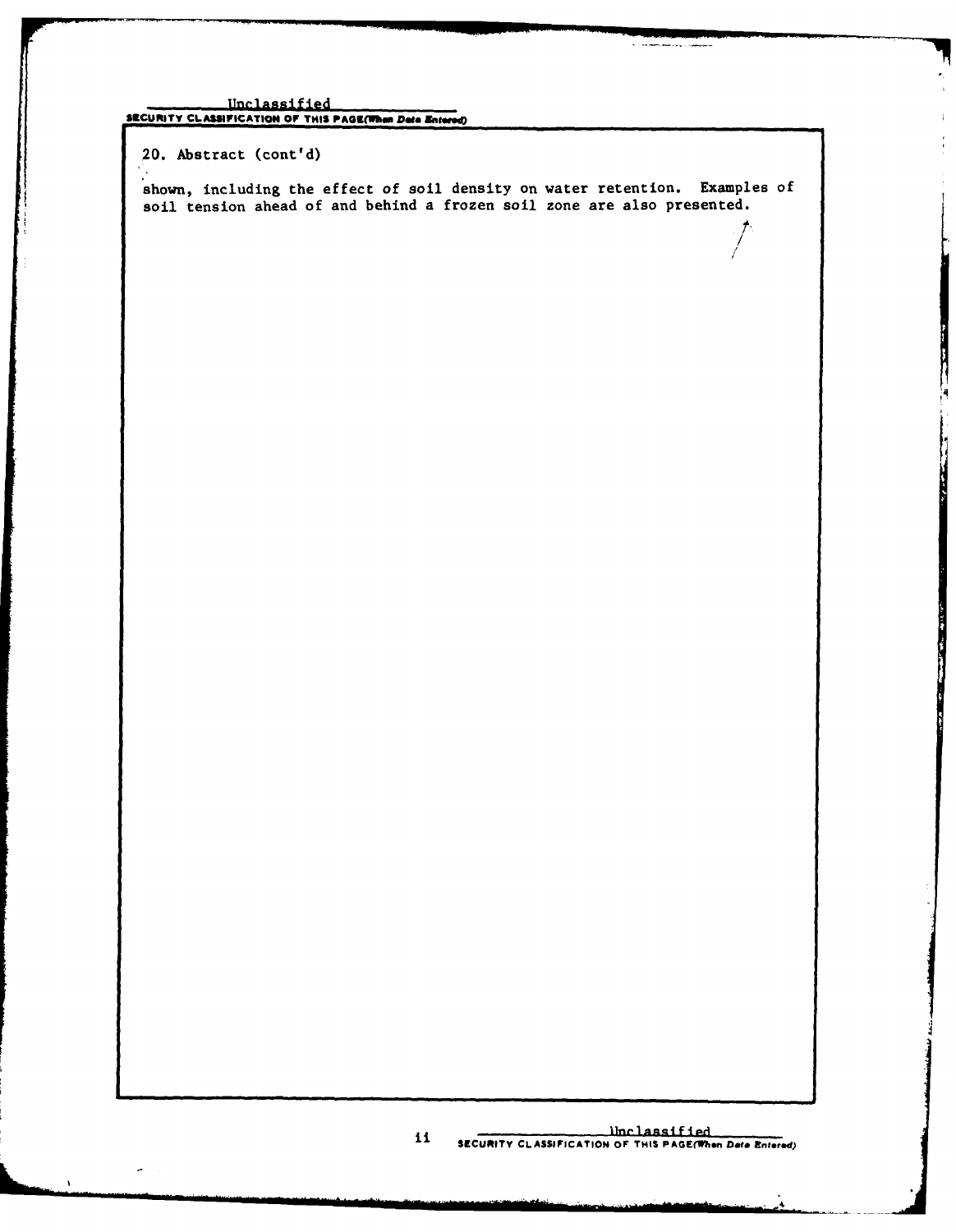#### PREFACE

This report was prepared by Jonathan Ingersoll, Civil Engineering Technician, Geotechnical Research Branch, Experimental Engineering Division, U.S. Army Cold Regions Research and Engineering Laboratory. The study was funded under In-House Laboratory Independent Research Project 4AI61101A91D, Work Unit 273, Developmental Evaluation of a Tensiometer for Use Under Freezing Conditions.

The contents of this report are not to be used for advertising or promotional purposes. Citation of brand names does not constitute an official endorsement or approval of the use of such commercial products.

Accession For  $\alpha=\frac{1}{2}$  ,  $\alpha=1$  $NT \times$ DTIC 57 Unen:  $\mathbf{J}$  and  $\mathbb{Z}$  $By$   $\ldots$ Distribution/ Availability Codes Dist Special

**iii**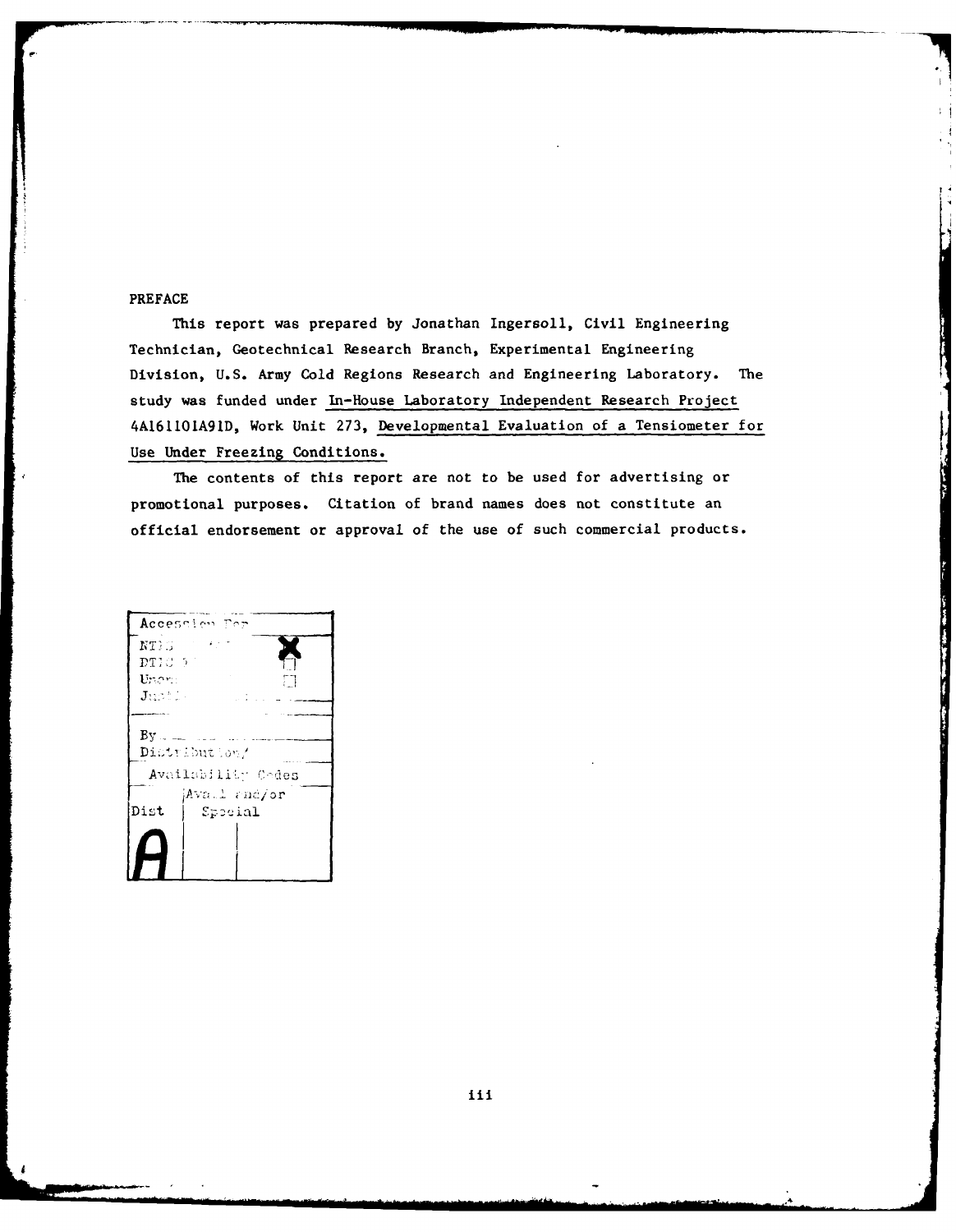## **CONTENTS**

|                                                      |  |  |  |  |  |  |  |  |  |  |  |  |  | Page |
|------------------------------------------------------|--|--|--|--|--|--|--|--|--|--|--|--|--|------|
|                                                      |  |  |  |  |  |  |  |  |  |  |  |  |  |      |
|                                                      |  |  |  |  |  |  |  |  |  |  |  |  |  |      |
|                                                      |  |  |  |  |  |  |  |  |  |  |  |  |  |      |
| Moisture characteristic curves. 2                    |  |  |  |  |  |  |  |  |  |  |  |  |  |      |
|                                                      |  |  |  |  |  |  |  |  |  |  |  |  |  |      |
| Recording soil tension measurements 9                |  |  |  |  |  |  |  |  |  |  |  |  |  |      |
|                                                      |  |  |  |  |  |  |  |  |  |  |  |  |  |      |
|                                                      |  |  |  |  |  |  |  |  |  |  |  |  |  |      |
| Laboratory applications 14                           |  |  |  |  |  |  |  |  |  |  |  |  |  |      |
|                                                      |  |  |  |  |  |  |  |  |  |  |  |  |  |      |
| Appendix: Conversion table for soil tension units 17 |  |  |  |  |  |  |  |  |  |  |  |  |  |      |

## ILLUSTRATIONS

## Figure

|    | 1. Effect of density on the moisture characteristics of a    |  |
|----|--------------------------------------------------------------|--|
|    |                                                              |  |
|    | 2. Typical moisture characteristic curves for a sand, a      |  |
|    |                                                              |  |
|    | 3. Hysteresis between absorption and desorption phases of    |  |
|    | the soil tension curve of a silt $\cdots$ 2                  |  |
|    | 4. Pressure cell permeameter. 3                              |  |
| 5. | Three tensiometer models in use at CRREL 6                   |  |
| 6. | Modification of a tensioneter. 10                            |  |
|    | 7. Field installation using flexible tube tensiometers. . 13 |  |
|    | 8. Frost depth, soil tension, water uptake and heave         |  |
|    | measured with an instrumented soil column. 15                |  |
|    | 9. Tension profiles during rapid frost penetration. 15       |  |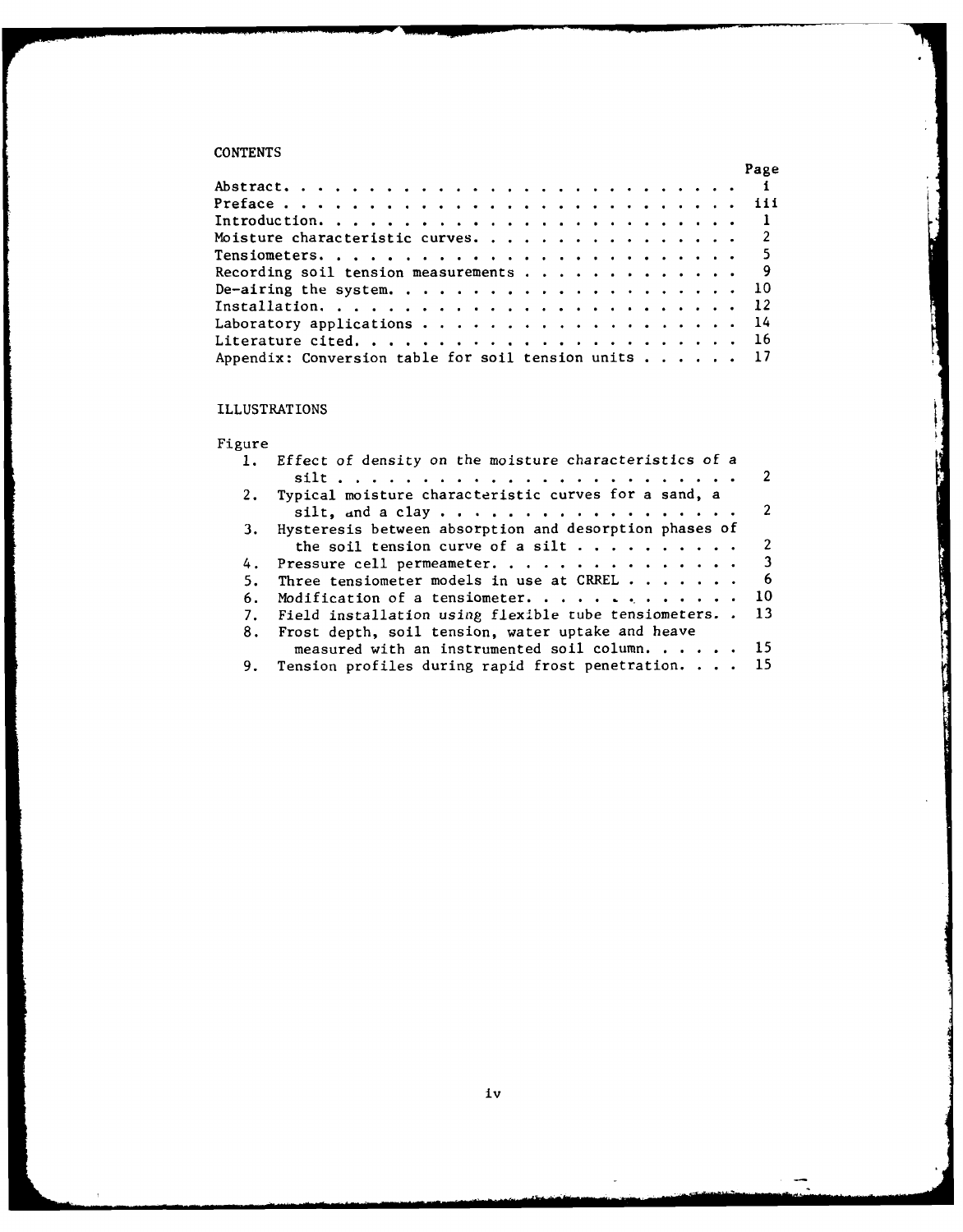## LABORATORY AND **FIELD USE** OF **SOIL TENSIOMETERS ABOVE AND** BELOW **OC**

**by**

Jonathan E. Ingersoll

#### INTRODUCTION

**pW-** *www.fraction.com/second-second-second-second-second-second-second-second-second-second-second-second-second-second-second-second-second-second-second-second-second-second-second-second-second-second-second-second-s* 

Developing a non-destructive method for determining soil-water volume and moisture flux through soil in the laboratory and in the field has long been a problem. A knowledge of water migration is important in understanding frost heave potential, estimating the degree of strength loss upon thawing, and predicting soil behavior at wastewater land-treatment sites.

One method for non-destructively measuring moisture change is by using tensiometers, which directly measure soil tension (also called matric potential or suction). As tensions measured by the tensiometers increase, the water content of the soil decreases and vice versa. Tensiometers have been used in agriculture for years to guide farmers in crop irrigation. When tensions reach a certain magnitude, the field is irrigated.

Soil-moisture tension values can be converted to water content values using moisture characteristic curves, which can be determined **by** several laboratory methods (Tanner and Elrick 1958, Reginato and Van Bavel **19b2,** American Society for Testing and Materials 1970). Each soil haa a family of moisture characteristic curves because the size and distribution of voids change as the dry density changes (Fig. **1).**

Figure 2 shows typical desorption moisture characteristic curves for sand, silt and clay soils. Coarse-grained soils retain considerably less moisture than silts or clays as soil tension increases.

Unfortunately, moisture characteristic curves are not single-valued. That is, the relationship between moisture content and tension when the soil is being wetted is different from the relationship when the same soil is being dried. This hysteresis effect for a silt is shown in Figure **3.**

The equipment I have adapted for my laboratory investigations was, for the most part, developed for agricultural and soil science applications.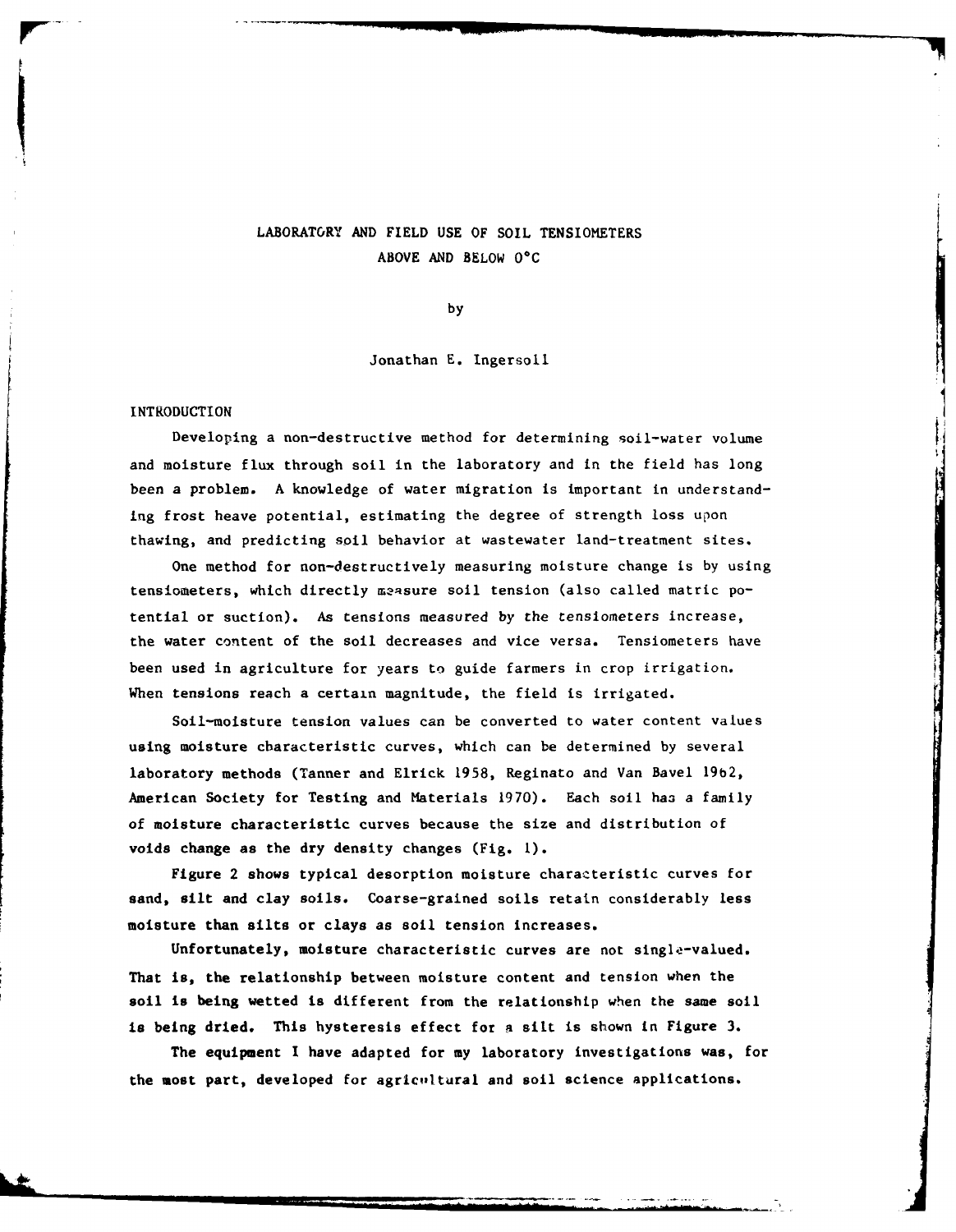



Figure 1. Effect of density on the Figure 2. Typical moisture charac-moisture charac-moisture characteristics of a silt. teristic curves for a sand, a silt, and a clay.



Figure **3.** Hysteresis between absorption and desorption phases of the soil tension curve of a silt

Civil engineers will probably use these devices much more in the near future. The primary purpose of this report is to bring these tools to the attention of civil engineers and technicians.

#### MOISTURE CHARACTERISTIC **CURVES**

I have used four devices to determine moisture characteristic curves: a Tempe cell, a volumetric pressure plate extractor, a high-pressure plate extractor and a pressure cell permeameter.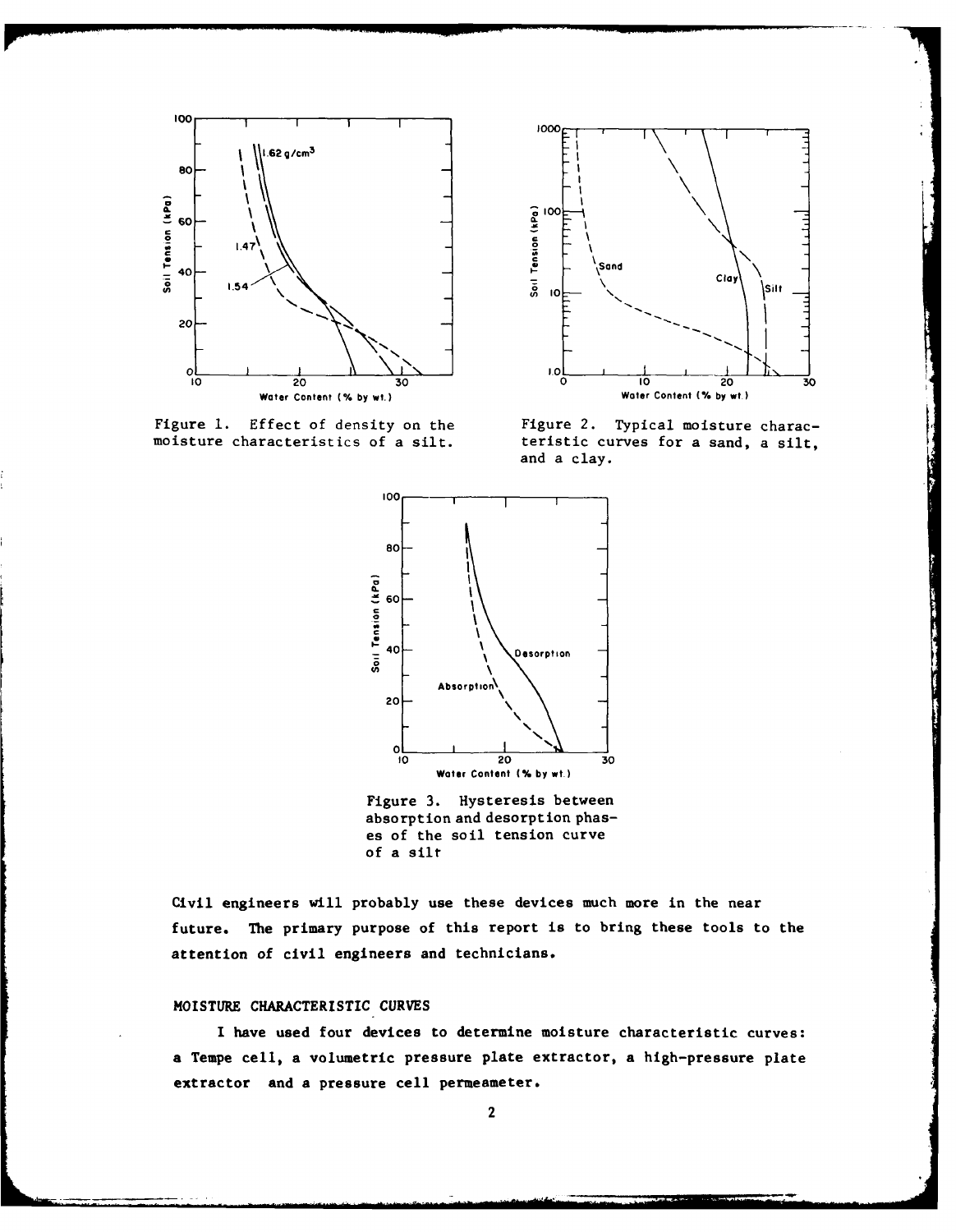

Figure 4. Pressure cell permeameter for measuring saturated and unsaturated hydraulic conductivity and moisture retention characteristics.

The first three are commercial products manufactured by Soilmoisture Equipment Corporation, Santa Barbara, California. The pressure cell permeameter (Fig. 4), developed at CRREL, is similar to devices described by Klute (1965) and Fukuda and Luthin (1980). They apparently used the device to determine only the hydraulic conductivity of unsaturated soils. However, by modifying the cell (Ingersoll 1981), I also use the device for determining saturated hydraulic conductivity and moisture characteristic curves. While the other methods are satisfactory when used within their limitations, I use the pressure cell permeameter almost exclusively because it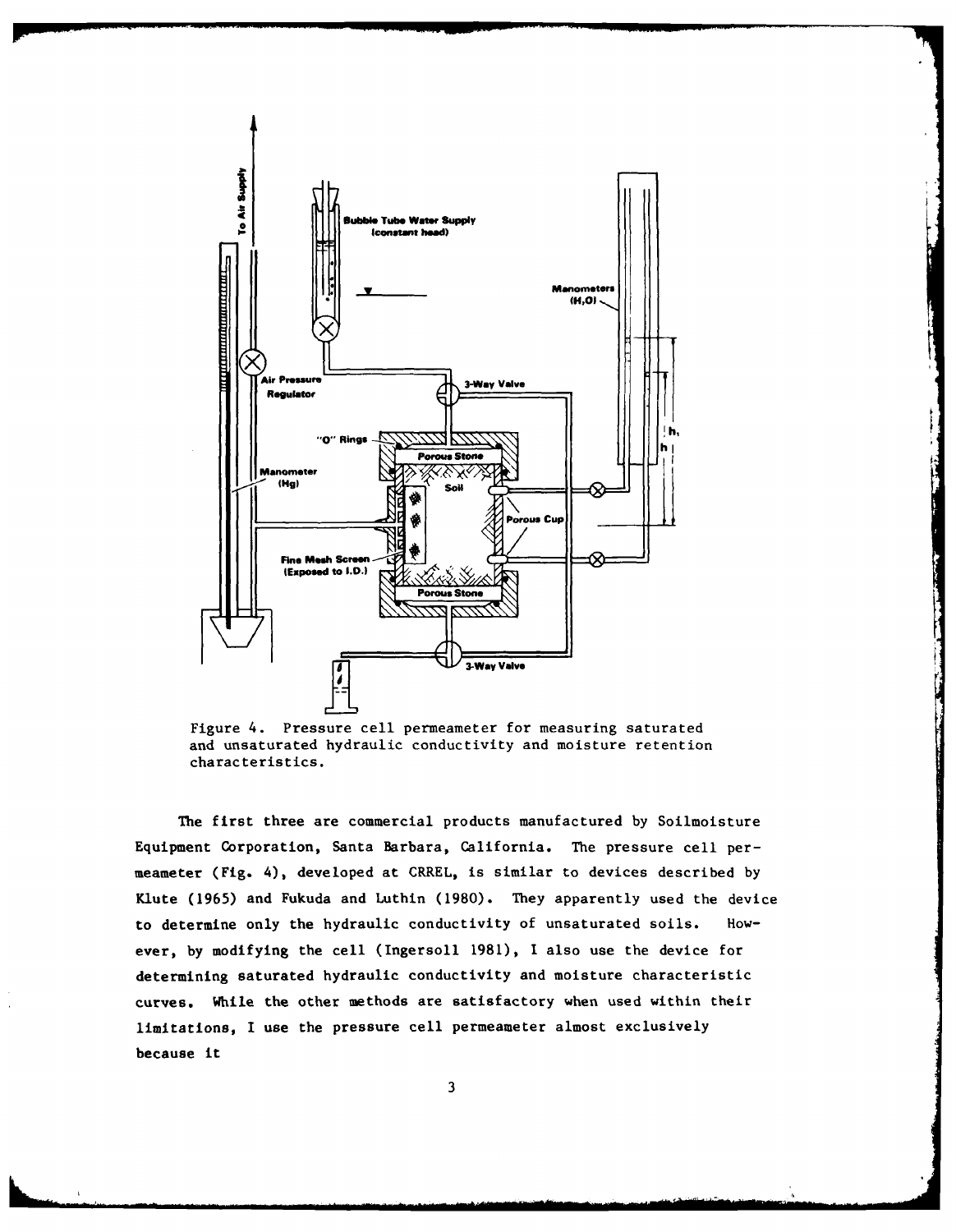- **1.** Allows me to determine both the absorption and desorption portions of the moisture characteristic curves.
- 2. Restricts any volume change of the soil during absorption.
- **3.** Allows me to determine both the saturated and the unsaturated hydraulic conductivity on the same soil sample during both absorption and desorption.

Tempe cells can determine only the desorption (drying) portions of the characteristic curve, while volumetric pressure plates can provide data for both the absorption and desorption portions of the curve. Both cells can test to only **100** or 200 kPa **(1** or 2 bars). The high pressure extractor is used to extend the desorption curves to **1500** kPa and above if desired. **(A** table showing conversion factors for the many units used for soil tension is included as the Appendix.) To date I have used the pressure cell permeameter to test soils at tensions less than **100** kPa; however, I now have porous stones which have air entry values of about 300 kPa and I will soon begin testing over this range.

All of the above methods use the same principle for determining the moisture characteristic curve: air pressure is applied to the soil, forcing free water from the soil pores. It is generally accepted that pressure applied to the surface produces the same effect as suction applied to the cell outlet, i.e. it is the pressure gradient that causes free water to flow from the pores.

As the total pressure increases, water moves from increasingly smaller pores. The extracted water is measured following each pressure increase. At the conclusion of a test, the volume of water for each increment of pressure is added to the final water content determined gravimetrically to develop the desorption portion of the moisture characteristic curve.

The amount of soil moisture retained when the pressure is increased from 0 to **100** kPa varies widely among different soil types (Fig. 2). At a tension of **100** kPa, sands are only about 10% saturated, silts only about 50%, and clays 90-95%. Because of this, tensiometers function well in sands and silts; however, in soils with high clay content, tensions can only be measured within a narrow range of moisture content. **If** a clay dries below this range, the suction will exceed **100** kPa and water inside the tensiometers will cavitate and drain from the system.

Two devices are available for indirectly measuring the water content of clay soils: a soil psychrometer, which is a device for measuring the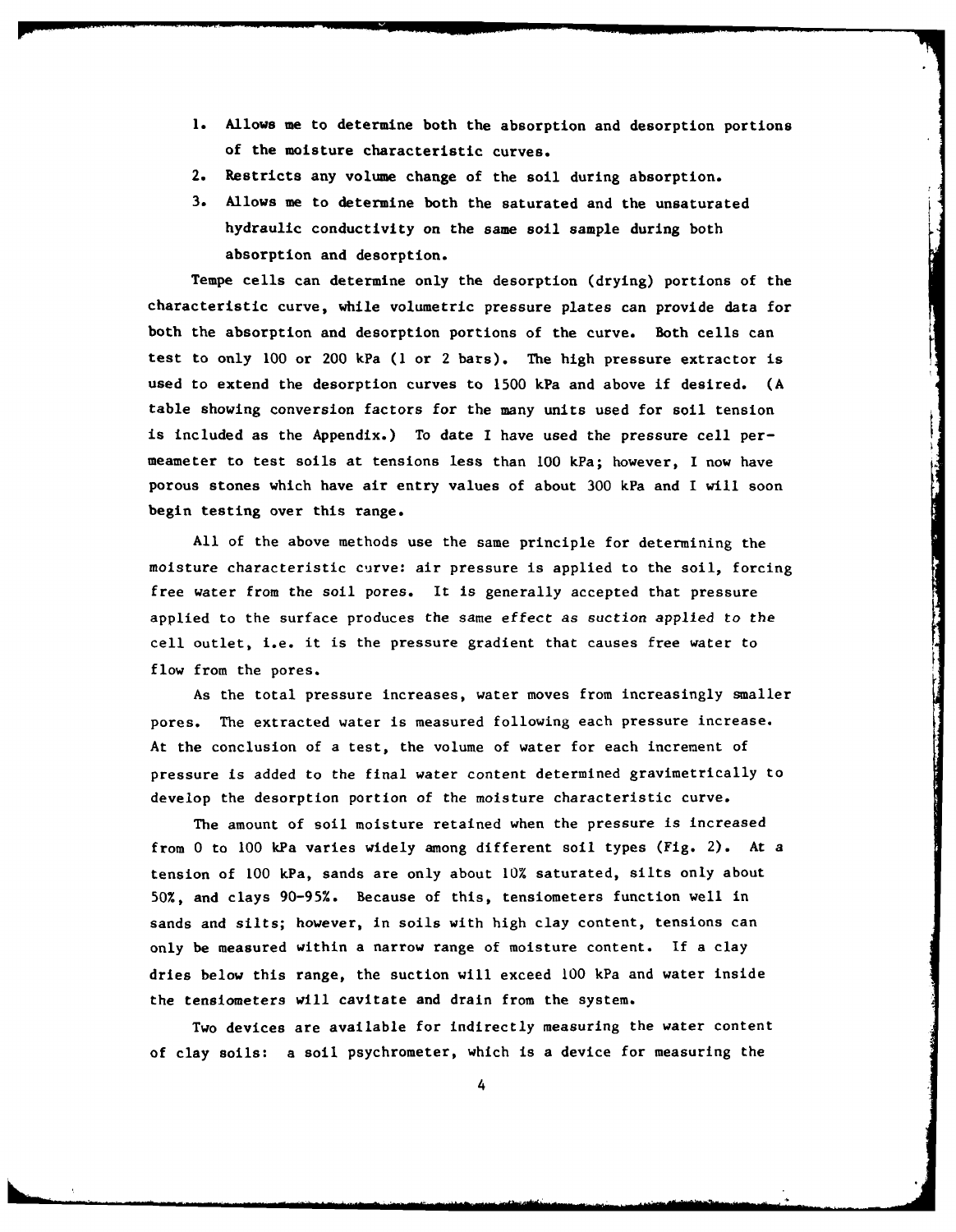relative humidity within the soil pores, and an electronic soil-water matric-potential measurement system, which measures the heat dissipation within a calibrated porous stone. The psychrometer system is available from Wescor, Inc., Logan, Utah. The electronic soil-water potential system is distributed by Moisture Control Systems, Findlay, Ohio. I have had no experience with either of these systems, however.

#### **TENSIOMETERS**

I

The primary components of a tensiometer (Fig. 5) are the porous ceramic tip, the reservoir, the connecting tube, the fluid, and the pressure measuring device, which can be a dial gauge, a manometer or an electric pressure transducer. The general principle of the instrument is that the saturated porous ceramic tip becomes an integral part of the soil it is placed in; the soil water and the water in the ceramic tip become a continuous medium. Any stress in the pore water of the soil is felt throughout the column of fluid in the tensiometer, thereby registering on the pressure measuring device attached to the tensiometer reservoir. As the soil loses water, stresses increase through capillary forces. The instrument can measure these stresses until the tension approaches 85 kPa. At this tension, air dissolved in the fluid expands dramatically, causing a loss of fluid through the tip.

٦

Three tensiometer types are currently in use at CRREL (Fig.  $5$ ): straight tube, flexible plastic tube, and dual copper tube.

The straight tube tensiometer (Fig. 5a) is composed of a clear plastic tube 15 to 150 cm long, with an outside diameter of 2.2 cm and an inside diameter of 0.6 cm. A 7.5-cm-long porous ceramic cup is attached to the bottom end. The top of the cylinder is sealed by a cap and an **"O"** ring. A dial gauge or an electric pressure transducer is attached about 7.5 cm from the top.

The upper part of the flexible plastic tube tensiometer (Fig. **5b)** is similar to that of the straight tube type but is only about 15 cm long. This 15-cm segment serves as a reservoir. Attached to the base of the reservoir is a 1-m-long flexible tube with an outside diameter of 3 mm. (I have successfully used flexible tubes up to 7 m long.) The porous tip, attached to the end of the tube, is usually 2.5 cm long and 0.6 cm in diameter. However, I have successfully attached tips as small as 3 mm by 3 mm for laboratory testing. The flexible tube is actually a tube within a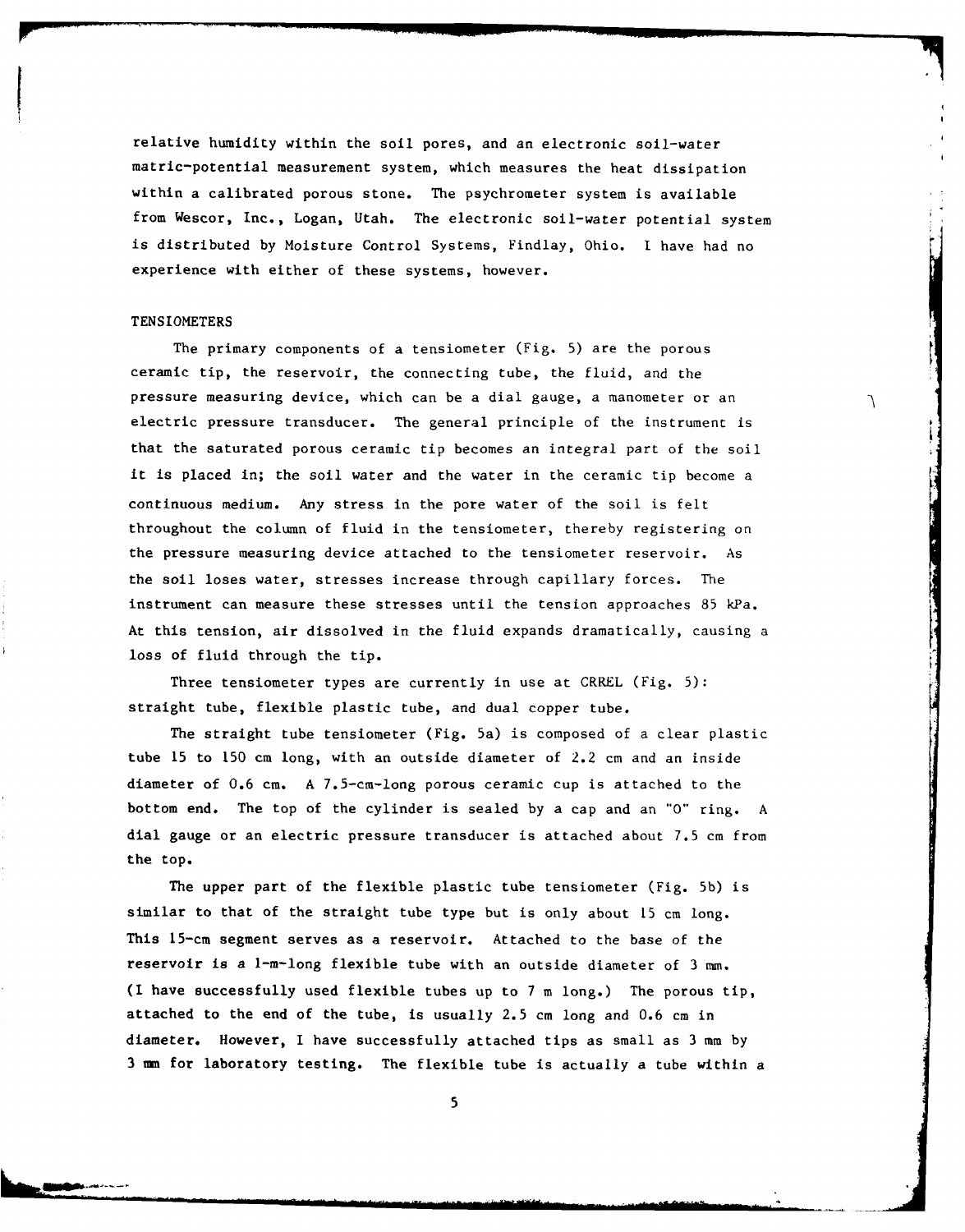

Figure 5. Three tensiometer models in use at CRREL. (Manufactured by Soilmoisture Equipment Corporation, Santa Barbara, California.)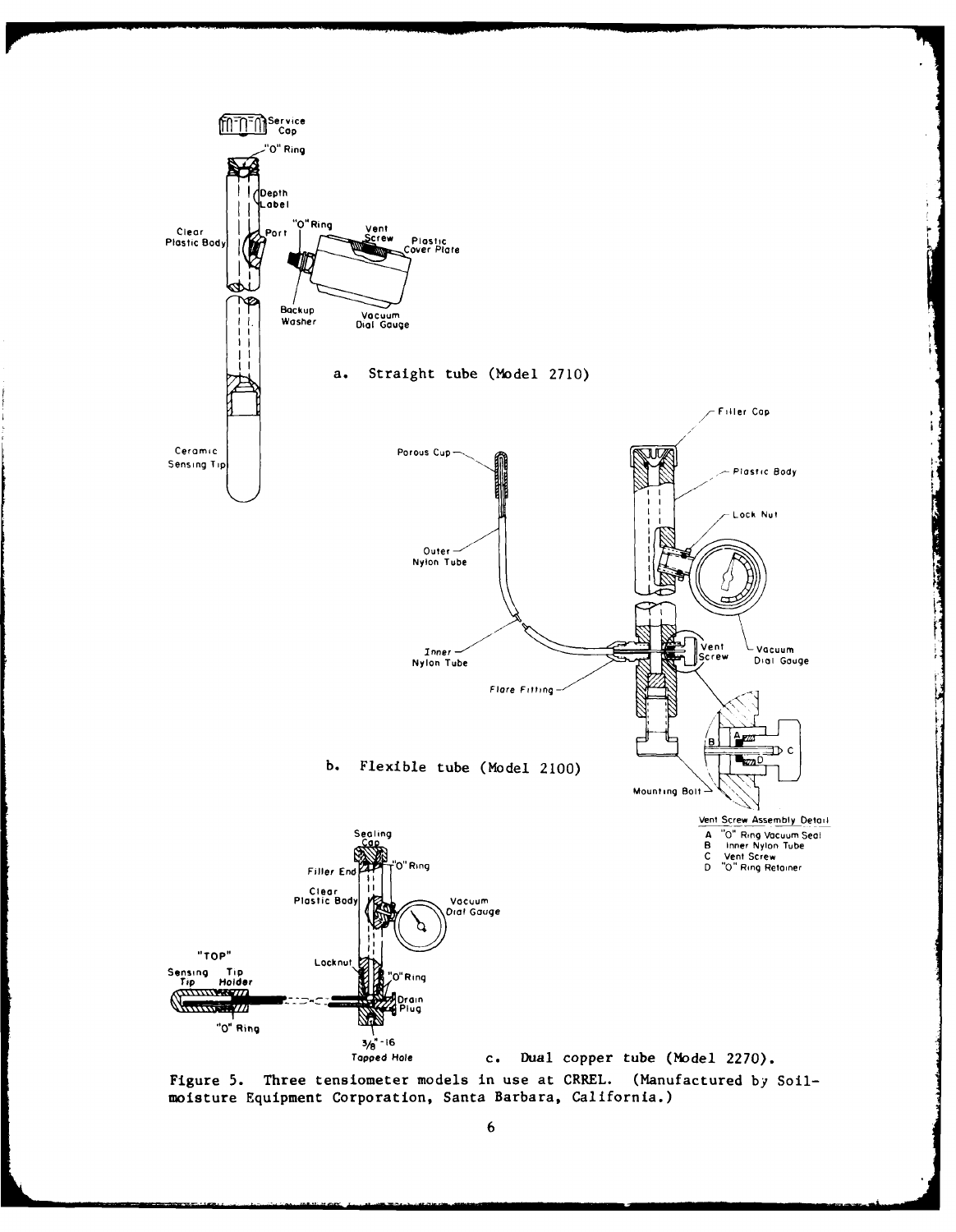tube (Fig. 5b). This construction is necessary for purging air from the system. The inner tube extends from the tip, through the outer tube and reservoir to a vent at the base of the reservoir. If a syringe is inserted into this tube, fresh de-aired fluid can be forced through the tip and back to the reservoir, where old fluid and air can escape.

Dual copper tube tensiometers (Fig. 5c) are similar to the flexible plastic tube type. They are much more rugged, however, and have been used in embankments under roadway test sections and airfields. The porous tips are 2.2 cm in diameter and 7.6 cm long. The dual copper tubes are used for purging air from the system. With this type, **I** have found it more convenient to force new fluid into the top of the reservoir, through the system, and out the vent.

The air entry value (AEV) of a porous ceramic tip or plate is equal to the air pressure necessary to displace any water from its pores. When the tip or plate is saturated, water will flow through it (but air will not) unless the air pressure exceeds the AEV. Therefore, all tips used with tensiometers and all plates used in extraction cells must have AEV's greater than the pressures or suctions expected during testing. Normally the ceramics I have used have AEV's of 100 kPa. However, when moisture retention tests are performed, 200- to 1500-kPa ceramic plates are used, depending on the maximum pressure applied. As the AEV of a porous tip or plate increases, the flow rate decreases. It is therefore desirable to keep the AEV at the lowest practical value.

Because of the low flow rates through the porous tips, I have not used manometers to measure pressures or pressure changes. Dial gauges and electric pressure transducers require a minimal transfer of fluid and therefore respond to pressure changes very rapidly.

De-airing the entire tensiometer system prior to installation prolongs the period before fluid loss becomes critical. De-airing the porous ceramic tip is especially important. **If** tensions remain below 50 kPa, a well de-aired system may remain unattended indefinitely. At higher tensions, the system requires more frequent servicing.

In all tensiometers now used at CRREL, the entire system can be purged of air without removing the ceramic tip from the soil. When purging is complete, the system regains equilibrium, usually within an hour. Very high tensions take longer to equilibrate, however.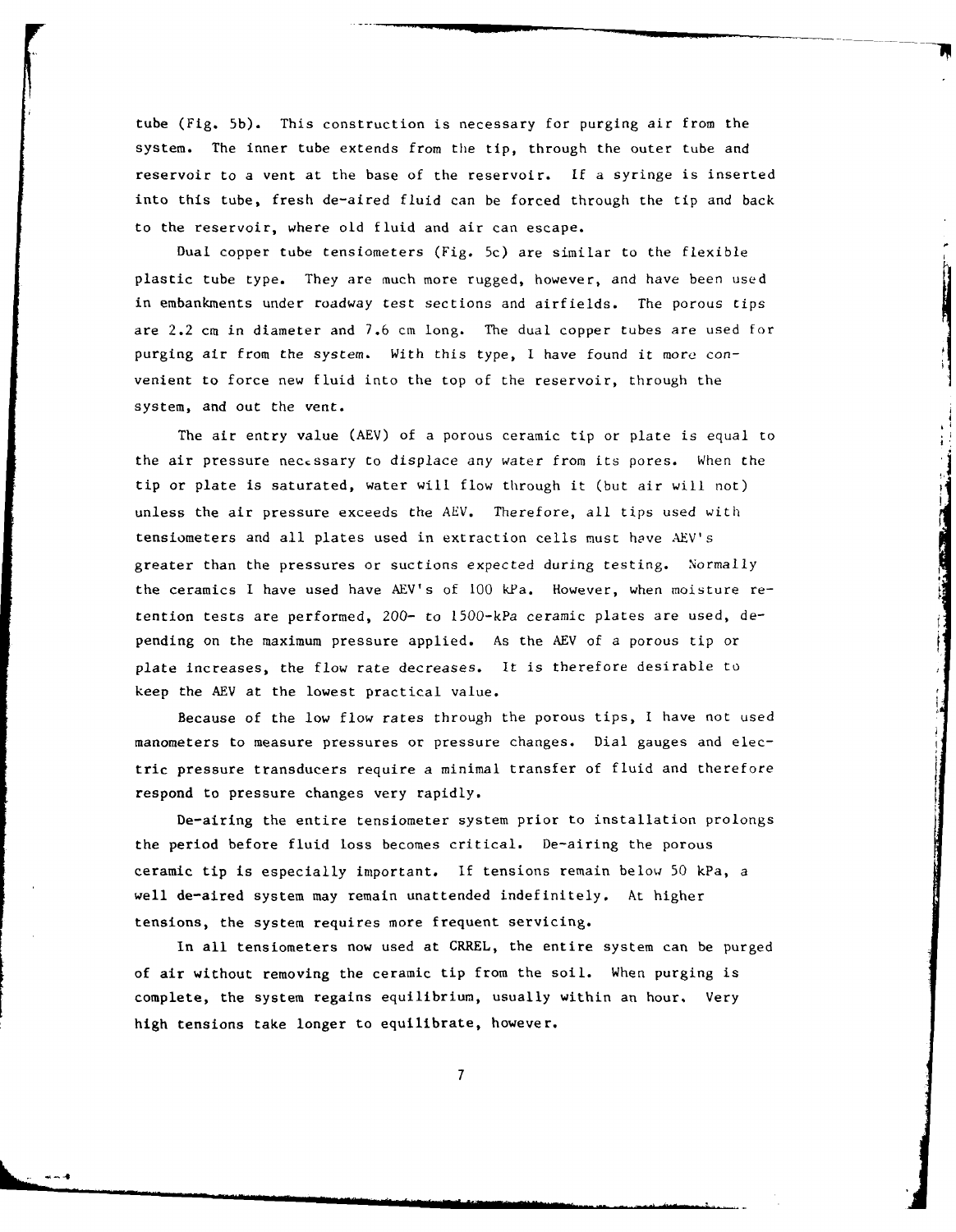The importance of air-tight connections cannot be overemphasized. I have had moderate success using Teflon tape at the connections. However, **I** am now using an anaerobic pipe-thread sealant called Swak; I have had excellent success with this product. PVC pipe connectors have been successfully used for attachments in the laboratory. When used outside in cold weather, PVC cracked easily during mounting operations. It is usually much easier to make any modification in the laboratory, where the system can be thoroughly tested under a controlled vacuum.

When freezing temperatures are expected, a solution of ethylene glycol and water can be used successfully as the tensiometer fluid. The solution should be kept as weak as possible, as the effect of glycol in the soil is not entirely known. **1ly** tests have shown, however, that small quantities of glycol entering the soil-water system do not affect the tension measurements appreciably in unfrozen soils.

The following conditions may cause fluid to flow into the soil from the tensiometer system: **1)** changing fluid temperature, 2) air entering the system, or 3) servicing of the tensiometers. Because temperature fluctuations are the greatest cause of fluid flow, it is helpful to insulate the exposed reservoirs in field installations. An insulated box over several reservoirs or individual insulating bags over single units have worked well. A thick snow cover also offers significant insulation.

Fluid contraction during cold periods will cause soil water to enter the system and dilute the solution. This may cause ice crystals to accumulate in the reservoir and may eventually damage the dial or electric pressure transducer. If the fluid freezes in the Bourdon tube in the dial gauge, the U-shaped tube tends to straighten until the needle "pins." If the movement continues, calibration is lost and the dial may eventually be destroyed. Many times, however, the dial can be thawed and recalibrated if freezing was not too severe.

Other factors limiting tensiometer application are the height of the fluid column in the system and the atmospheric pressure. As previously stated, 85 kPa of tension is the practical ienit at sea level. The limit decreases at higher elevations. The effective range also decreases as the height of the column of fluid increases. A 150-cm-long tube reduces the operational limit to approximately 70 kPa.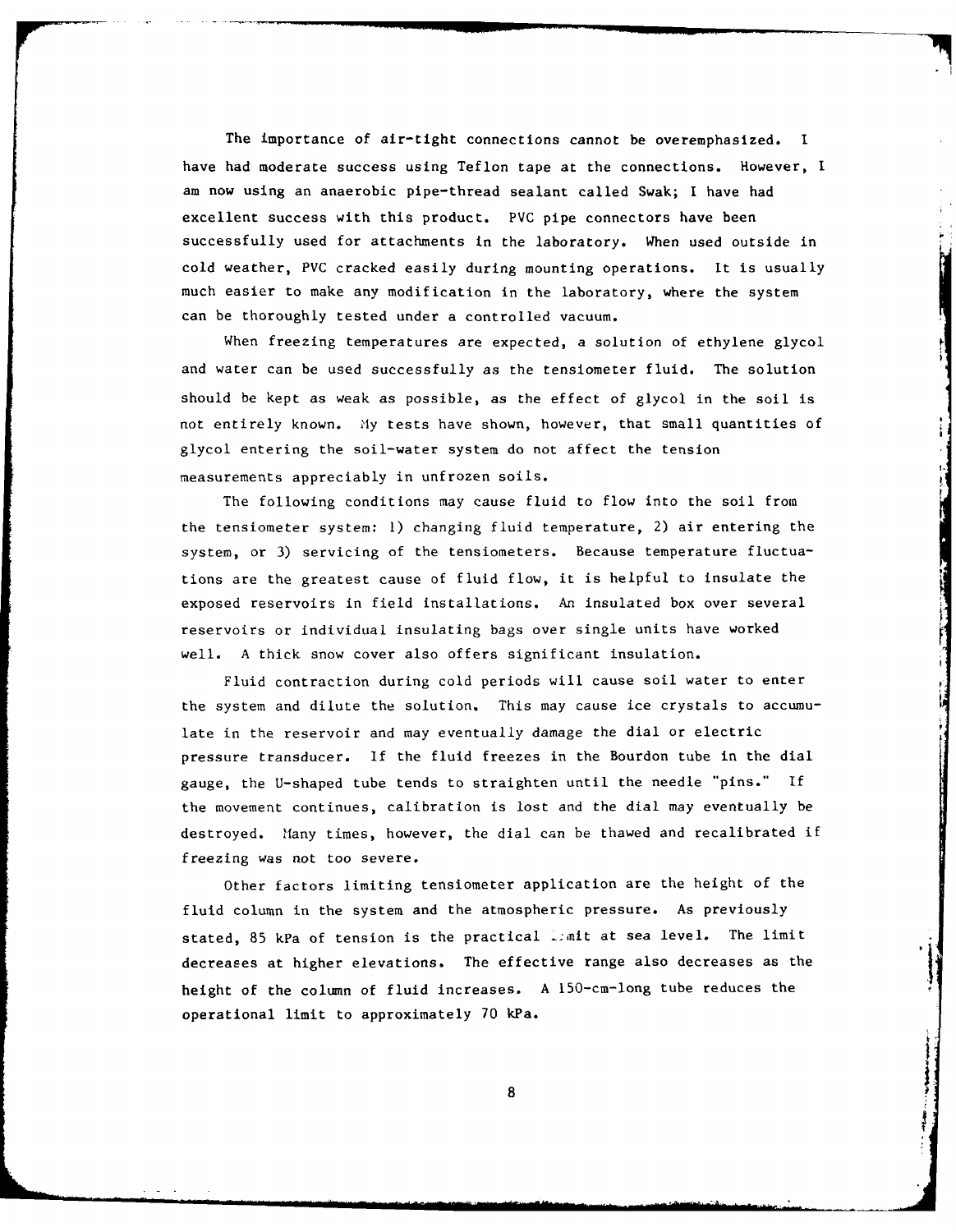#### RECORDING SOIL TENSION MEASUREMENTS

Tensiometers are received from the manufacturer equipoed with Bourdontype dial gauges graduated from 0 to 100 centibars (1 cbar = 1 kPa). The dial gauges work well in laboratory and field installations under most normal conditions. They are affected by temperature changes because air trapped in the hermetically sealed rubber case expands and contracts. These volume changes cause pressure changes within the gauge, affecting the Bourdon tube. The pressure must be relieved by loosening the screw in the center of the face plate before making an observation. The screw should be retightened after the reading (especially in the field) to keep condensation and rainwater from accumulating within the dial and rusting the components.

The dial can be "zeroed" before the gauge is installed to account for the column of water between the gauge and the tip. It may be preferred, however, to deduct this column height from each reading after installation. On straight tube tensiometers, the height is usually printed on the reservoir just above the dial. The difference in elevation must be calculated or measured for flexible tube systems.

Tensiometers can easily be calibrated in the field or laboratory using a small, hand-operated vacuum pump (available from Soilmoisture Equipment Corporation). This pump fits against the **"0"** ring at the top of the reservoir. Attached at the base is a dial gauge which indicates the tension within the system. A comparison of the dial gauges on the tensiometer and vacuum pump is all that is needed for the calibration. Again, the height of the column of water must be considered. If adjustments are needed, the indicator needle on the dial on the tensiometer can be moved using a small screwdriver. This can all be done without removing the tensiometer from the soil. If positive pressures are expected, the indicator needle on the dial can be offset, allowing it to move in a positive direction without touching the pin. This offset will change the actual zero position and must be considered in subsequent observations.

If automatic data acquisition is desired, electric pressure transducers can easily be used with or in place of the dial. Any pressure transducer that is capable of sensing negative pressures within the **0-** to IO0-kPa range will do.

Currently I am using a Model PLC transducer manufactured by Celesco Transducer Products, Inc., Canoga Park, California. It is small and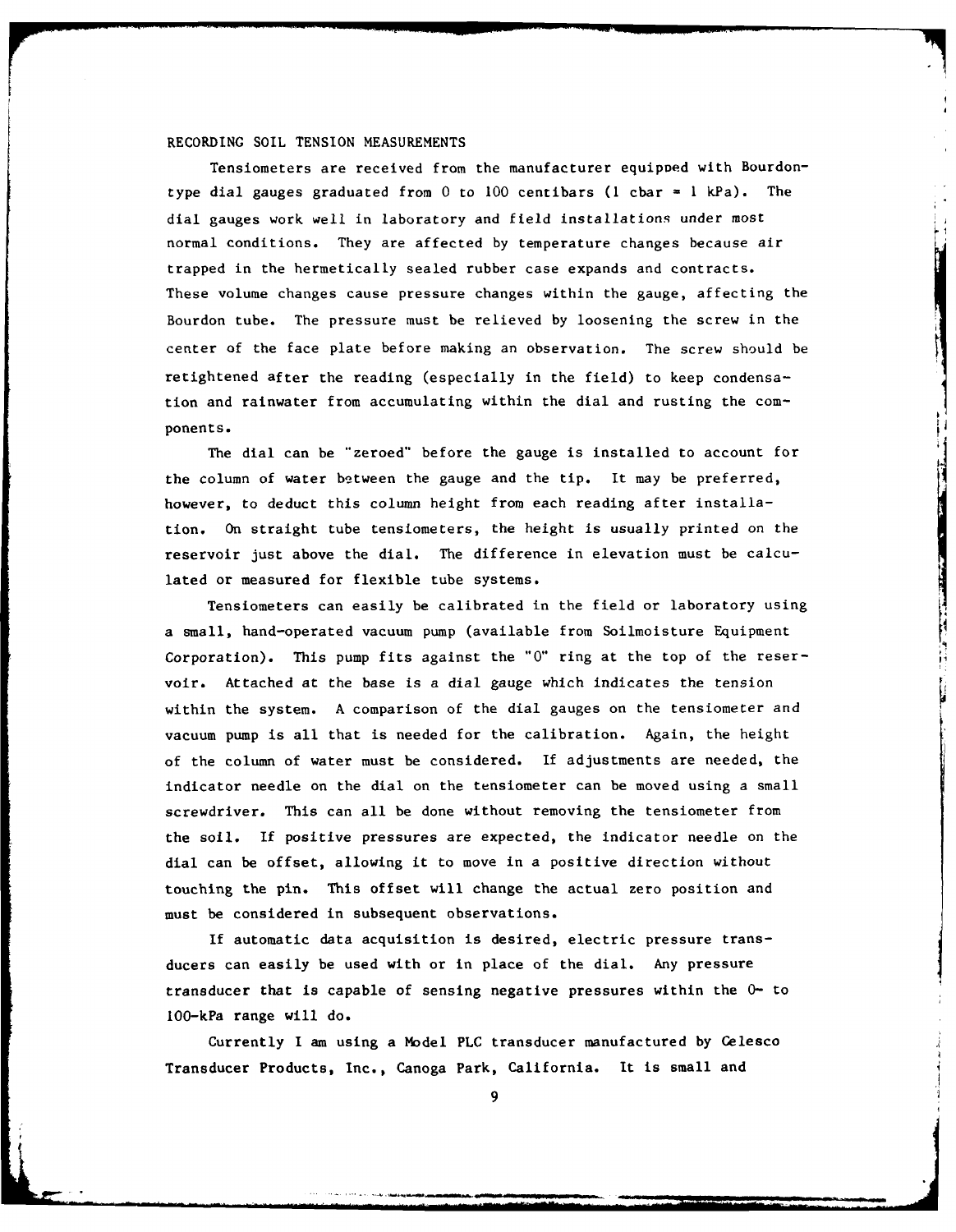Fluid Dial Clear Plastic Cylinder | Connector Pipe Thread) Pipe Thread Sealant Transducer

Figure **6.** Modification of a tensiometer **by** attaching a pressure transducer for automatic data collection.

durable and has a pressure port connector threaded with  $1/4$ -in. (6-mm) NPT (National Pipe Thread), which is the same thread size as the dial gauge ports on the tensiometers. It is powered by a 10-V **DC** power source. In many cases I attached both a transducer and a dial gauge to the tensiometer using a brass, 1/4-in. (6-mm) pipe "T" connector (Fig. 6). This offers a good check for each.

A device called the Scanivalve can record tensions from up to 12 tensiometers electronically using one pressure transducer (Williams 1978). This device is manufactured by Scanivalve, Inc., San Diego, California. I have had no experience with it.

In several instances I needed a method of automatic data acquisition from installations at distant or remote sites. For these locations, tensiometers were modified by adding a pressure transducer. The transducer was connected to a relay transmitter within a data collection platform, which periodically transmitted data to an orbiting satellite. This system is described by McKim et al. (1976).

#### DE-AIRING THE SYSTEM

A thorough de-airing of the entire system is most important, especially if tensions above 50 kPa are expected. If the tensiometers are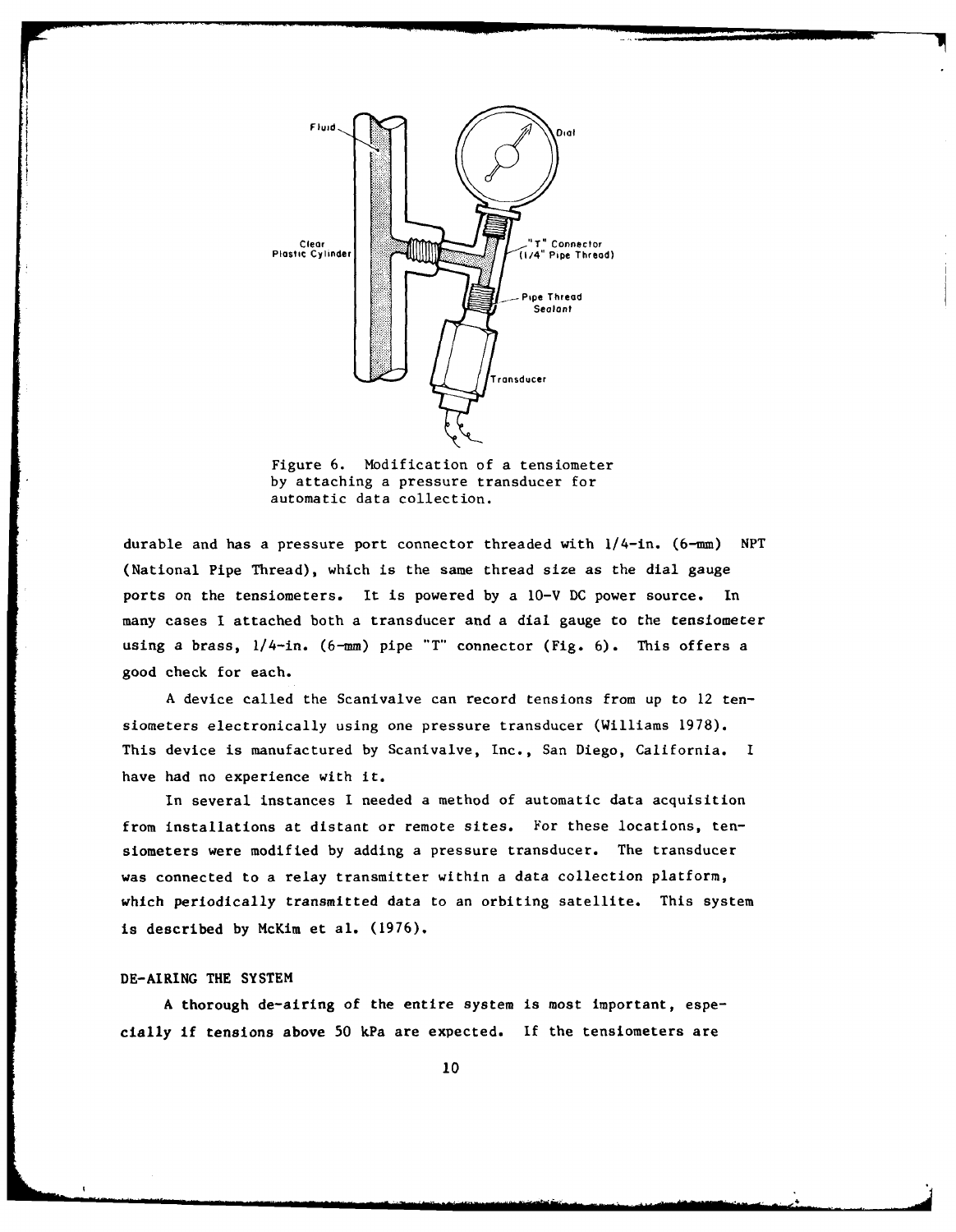observed each day, it may not be necessary to follow the full de-airing procedure, as air can be eliminated daily. The manufacturer supplies a procedure for de-airing that is adequate for those conditions. For longterm unattended installations, I have found it beneficial to follow the full de-airing procedures. The same basic procedure is followed for the three types of tensiometer.

To de-air the system, the porous ceramic cup is inserted in a filtering side-arm flask and made airtight. For the straight tube tensiometer, an **"0"** ring slipped over the porous cup will make a good seal with the neck of the flask. For the flexible tube model, a one-hole stopper with a slit down one side can be used. A plastic moldable material can be used to seal the openings. For the dual copper tube model, a two-hole stopper with a slit on both sides and with sealed openings works well.

A "T" connector is then attached to the flask's arm port with plastic tubing. A tube from one arm of the "T" goes to a de-aired fluid source and the other to an aspirator or vacuum pump. With the entire system sealed, the vacuum system is activated, de-airing the entire tensiometer.

After 30 minutes or so, the de-aired fluid is allowed to flow into the flask while the system is still under a vacuum. When the porous ceramic cup is fully submerged in the fluid, the vacuum line is detached from the "T" connector, exposing the fluid to atmospheric pressure. The fluid will then immediately enter the porous ceramic cup and fill the tensiometer. To speed the entry of fluid, a 1/4-in. OD plastic tube is inserted through the **"0"** ring in the top of the reservoir. This is then connected to a vacuum source. If the fluid is clear as it fills the reservoir, the tip is well de-aired. If the water appears frothy, air is still coming from the ceramic. If a series of large bubbles appears from the base of the reservoir, there may be a leak in the system that requires attention. If bubbles come from the dial connection, air may still be locked in the Bourdon tube within the gauge. This can be removed by releasing and reconnecting the vacuum line several times. The vacuum should be released gradually, as sudden releases can damage the dial gauge needle.

This de-airing procedure does not work well if the porous tip is wet or saturated before the initial de-airing. Because of the high AEV, air from within the tensiometer will not pass through the wet stone. If this happens, place the tip in de-aired fluid and insert the 1/4-in. OD tube in the top of the reservoir. Draw the fluid through the entire system until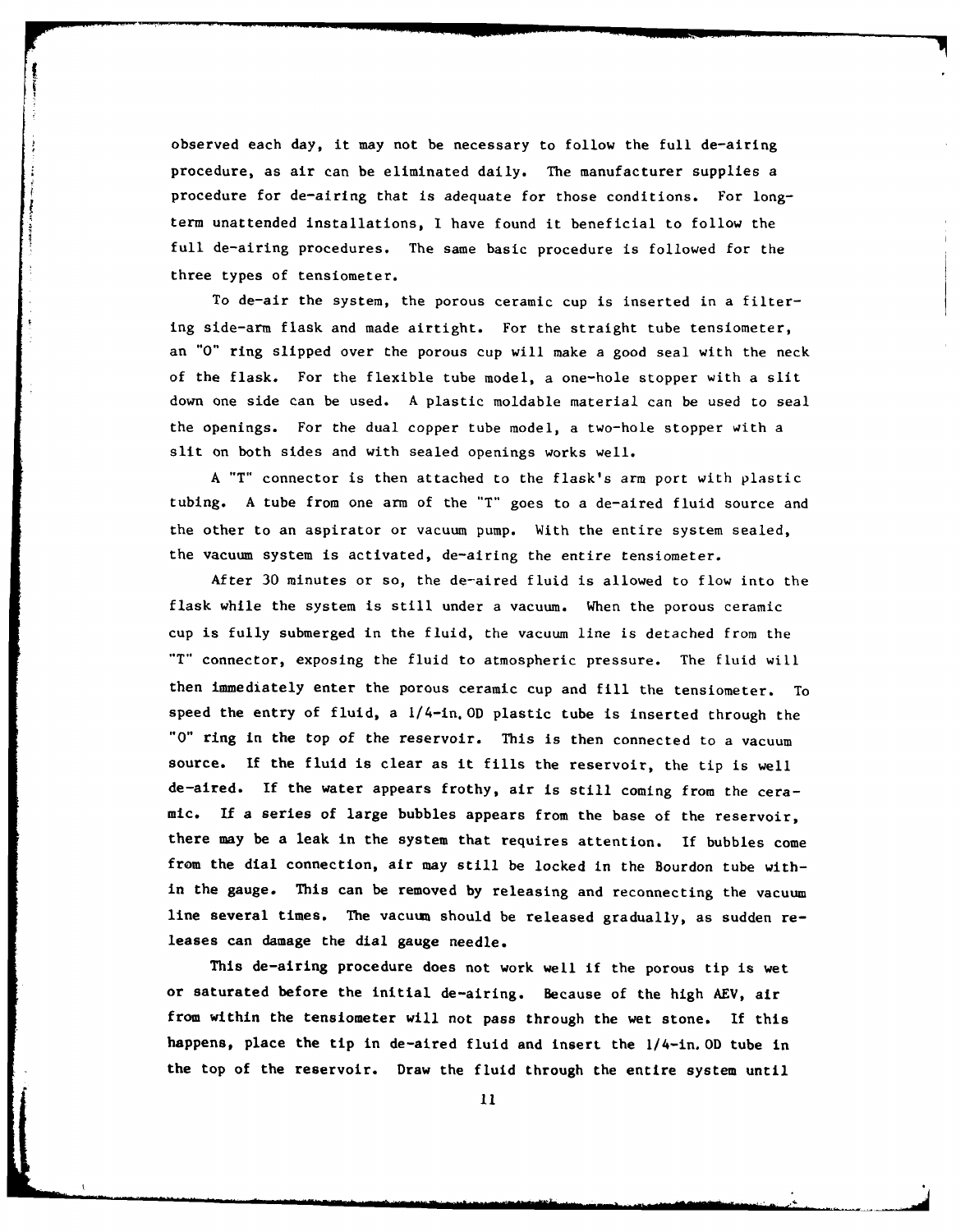all the air has disappeared. This may take some time, but eventually the air will be forced out.

If a leak has developed in the flexible tube connection to the reservoir on the tensiometer, repairs can be made by disconnecting the tube at the reservoir. The smaller inner tube extends through the reservoir to the vent. The larger tube is flared at the end and presses against a brass fitting. Cut the outer tube back 3 cm or so but do not puncture the inner tube. Push the inner tube back as far as possible toward the tip. It will wrinkle in the tube and stay out of reach. Reflare the outer tube using a regular pipe flaring tool. Pull the inner tube out 4 cm or until it will extend through the reservoir. Pass a needle through the vent hole and reservoir and into the inner tube to use as a guide. The inner tube is then threaded through the base and should extend by **1** cm. Reconnect the outer tube and replace the vent cap. Refill the system and check it for leaks.

Air entering the system of an installed tensiometer usually accumulates in the reservoir, causing the fluid level to drop. The tension values are not seriously affected unless the fluid drops below the level of the port. This is always true with the straight tube tensiometers, but in flexible tensiometers, air may stay lodged in the tip or in the tube, especially if the tubes are horizontal. Flexible tube tensiometers should therefore be purged of air more frequently. It is best to use de-aired fluid for purging; however, when sites are visited frequently and tensions are low, any water will do.

Water can be de-aired in several ways. Agitation while under a vacuum for several hours is a good method. Boiling usually de-airs the water sufficiently. When de-airing solutions of ethylene glycol and water, I have found it more efficient to de-air the glycol and water separately before combining them.

#### INSTALLATION

**r** I

I normally fill the tensiometers in the laboratory, where I have much better control of the de-airing and filling processes. Laboratory-filled tensiometers have performed more successfully than field-filled ones.

When a filled tensiometer is being transported to the installation site, the porous tips must be kept moist. This can be done by wrapping the tips in wet tissue or inserting them in water.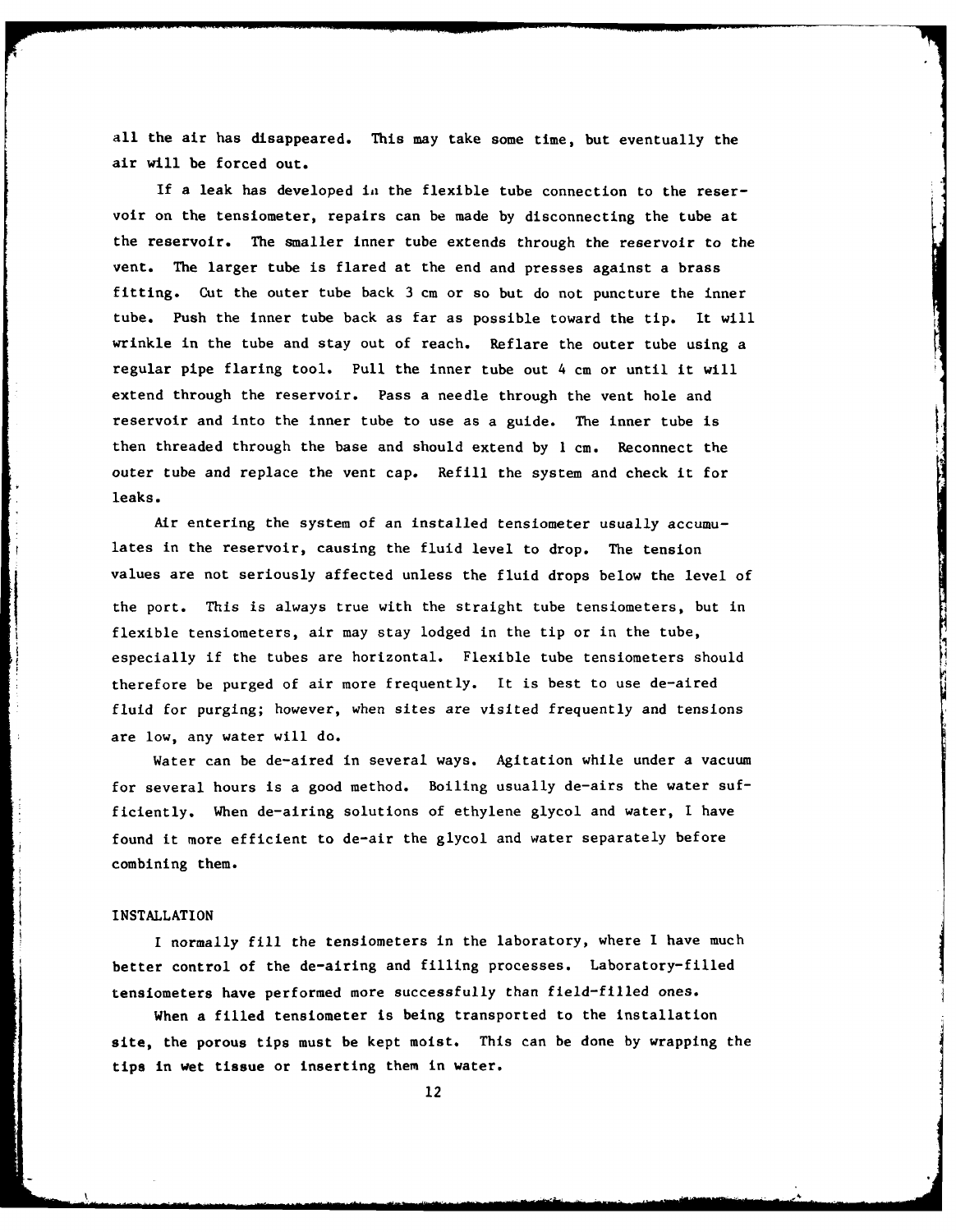

Figure **7.** Field installation using flexible tube tensiometers.

To install a straight tube tensiometer, a 2.5-cm diameter hole is first augered to the depth desired. If an "insertion tool" is available from the manufacturer, the final **7** /2 cm can be made exactly the same diameter as the tip, assuring good soil contact. **(In** shallow sand or silt, the insertion tool may be all that is necessary to make the hole.) **If** sol contact is good, tension readings should appear immediately unless the soil is **saturated.**

If an insertion tool is not available, the tensiometer can be set in **the** augered hole and the entire hole can be backfilled. Tests have shown that it is desirable but not necessary to backfill with soil from the augered hole. A soil of similar texture or one with a finer grain size distribution can be used. Both a slurry and a dry soil have been used as backfill with good results. When a slurry is used, I agitate the tube when pouring in the backfill. I then **compact** the surface adjacent to **the tube** into a conical shape to reduce the possibility of water piping down the side.

**When** flexible tube tens1ometers are being Installed, it is usually necessary to **dig** a trench **to** the depth of **the** deepest tensiometer. When **the** soil **is** undisturbed, consideration should be given to the slope **of** the **land and the** direction **of surface** drainage. In most **cases** I have inserted **the tensiometers** horizontally into holes that penetrate several inches into **the** wall **of the trench** (Fig. **7).** The tube runs vertically to the instru**ment shelter. The trench is** then backfilled and compacted **as** close to the original **density** as possible. **It** may **be** desirable **to** construct a slight berm **to deflect surface water away** from **the** disturbed **soil** in the trench.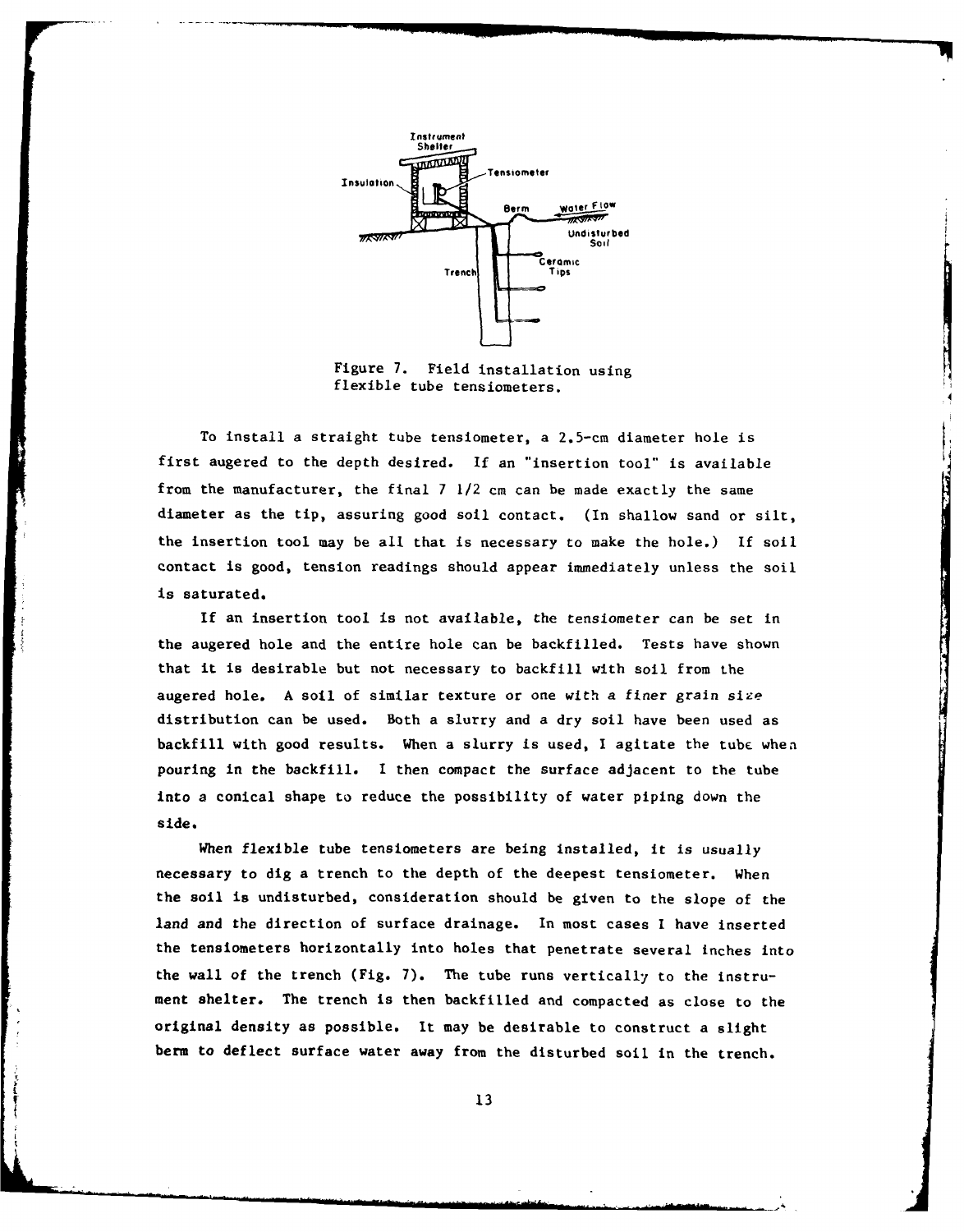It is necessary to determine the difference in elevation between the reservoir and the tensiometer tip for later corrections.

When dual copper tube tensiometers are being installed, a similar procedure is followed. I have used this type under pavements on airfields and roadways. A trench is dug from the test site in the road bed to the instrument shelter at the edge of the pavement. The ceramic sensors lie on their sides with the copper tubing running horizontally to the shelter. There is a top and bottom marked on the ceramic sensor. This is necessary, as the shortest tube within the cup must be at the top to allow air to escape during purging.

Good soil contact is a prime concern during installation. In silt and sand, there is little difficulty. When placing a tensiometer in gravelly material, I assure good soil contact by placing sand around the ceramic cup. This also cushions the cup somewhat when replacing the gravel.

#### LABORATORY APPLICATIONS

Tensiometers can give important data in most any laboratory testing where soil moisture flux is a factor. One such application is in frost heave studies. Not only do tensiometers register the high suction created in and near the freezing zone, but they detect the change in tension as water flows through the soil toward the freezing zone (Fig. 8). Figure 9 shows a comparison of tension profiles as rapid frost penetration occurs in a silt and in a gravel.

A study is underway to determine the relatively high tension gradient created within a freezing zone. Special tensiometer tips were roughly cut from large ceramic tips and sanded to a teardrop shape (3 mm by 3 **mm).** The pointed end was epoxied to the end of a flexible plastic tube tersiometer.

Tensiometers are valuable tools for studying not only treezing soils but also thawing soils. They have been used in studying the recovery of strength of soils during and after thaw.

A method for rapidly determining the moisture retention characteristics of undisturbed soil has been attempted. A tensiometer was placed in the center of each of eight cylinders of soil. The soil was saturated and then allowed to dry to varying degrees. The tensions were recorded, the soil was oven-dried, and a curve for tension vs water content was produced.

Other applications include hydraulic conductivity, slope stability, soil stress and infiltration studies.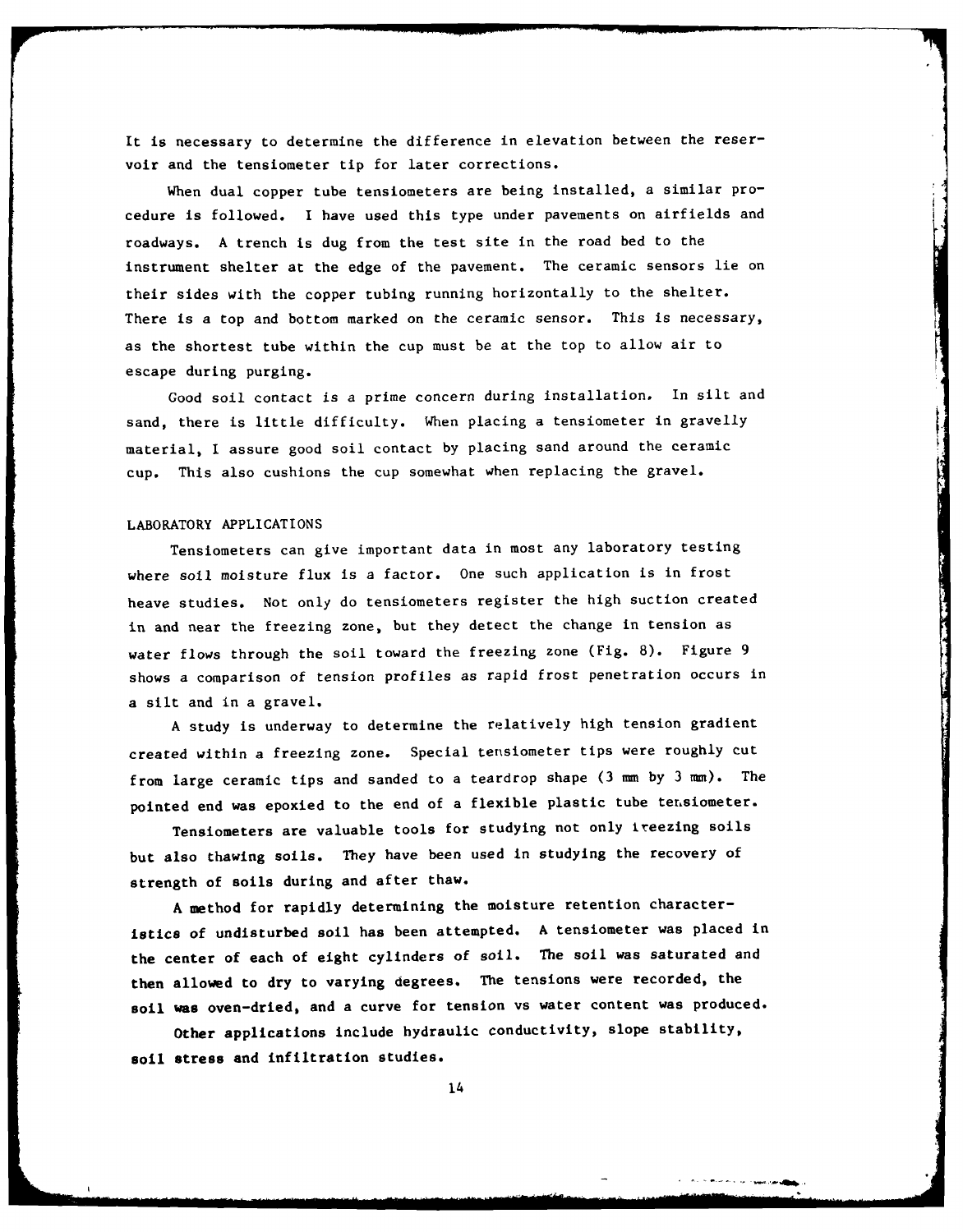





Figure 9. Tension profiles during rapid frost penetration of a 1-mlong soil column.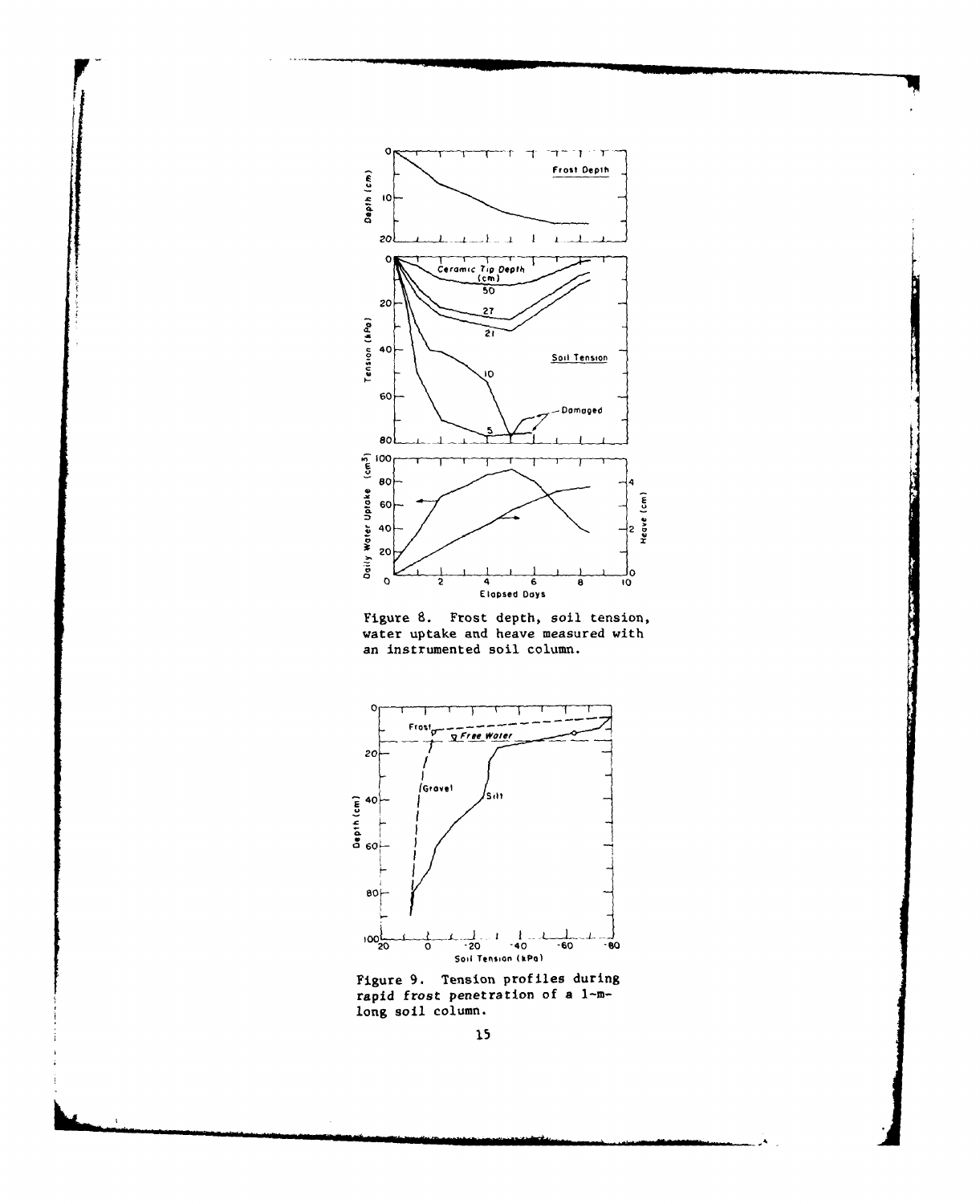LITERATURE **CITED**

- American Society for Testing and Materials **(1970)** Annual Book of ASTM Standards. Part **11. ASTM D2325-68, p. 726-733.**
- Fukuda, **M.** and **J.N.** Luthin **(1980)** Pore-water pressure profile of a freezing **soil.** Frost i Jord, no. 21, **p. 31-36.**
- Ingersoll, **J.E. (1981)** Method for coincidentally determining soil hydraulic conductivity and moisture retention characteristics. **U.S.** Army Cold Regions Research and Engineering Laboratory. Special Report **81-2.**
- Klute, A. **(1965)** Laboratory measurements of hydraulic conductivity **of** unsaturated soil. Methods of soil analysis. American Society of Agronomy Monograph **9,** Part **1,** p. **253-261.**
- McKim, H., R. Berg, R. McGaw, R. Atkins and **J.E.** Ingersoll **(1976)** Development of a remote reading tensiometer transducer system for use in sub-freezing temperatures. Proceedings, Second Conference on Soil Water Problems in Cold Regions, Edmonton, Alberta.
- Reginato, R.J. and C.H.M. Van Bavel **(1962)** Pressure cell for soil cores. Soil Science Society of America Proceedings, no. **26, p. 1-3.**
- Tanner, C.B. and D.E. Elrick (1958) Volumetric porous pressure plate apparatus for moisture hysteresis measurements. Soil Science Society of America Proceedings, no. 22, **p. 575-576.**
- Williams, T.H.L. **(1978)** An automatic scanning and recording tensiometer system. Journal of Hydrology, no. **39, p.** 175-183.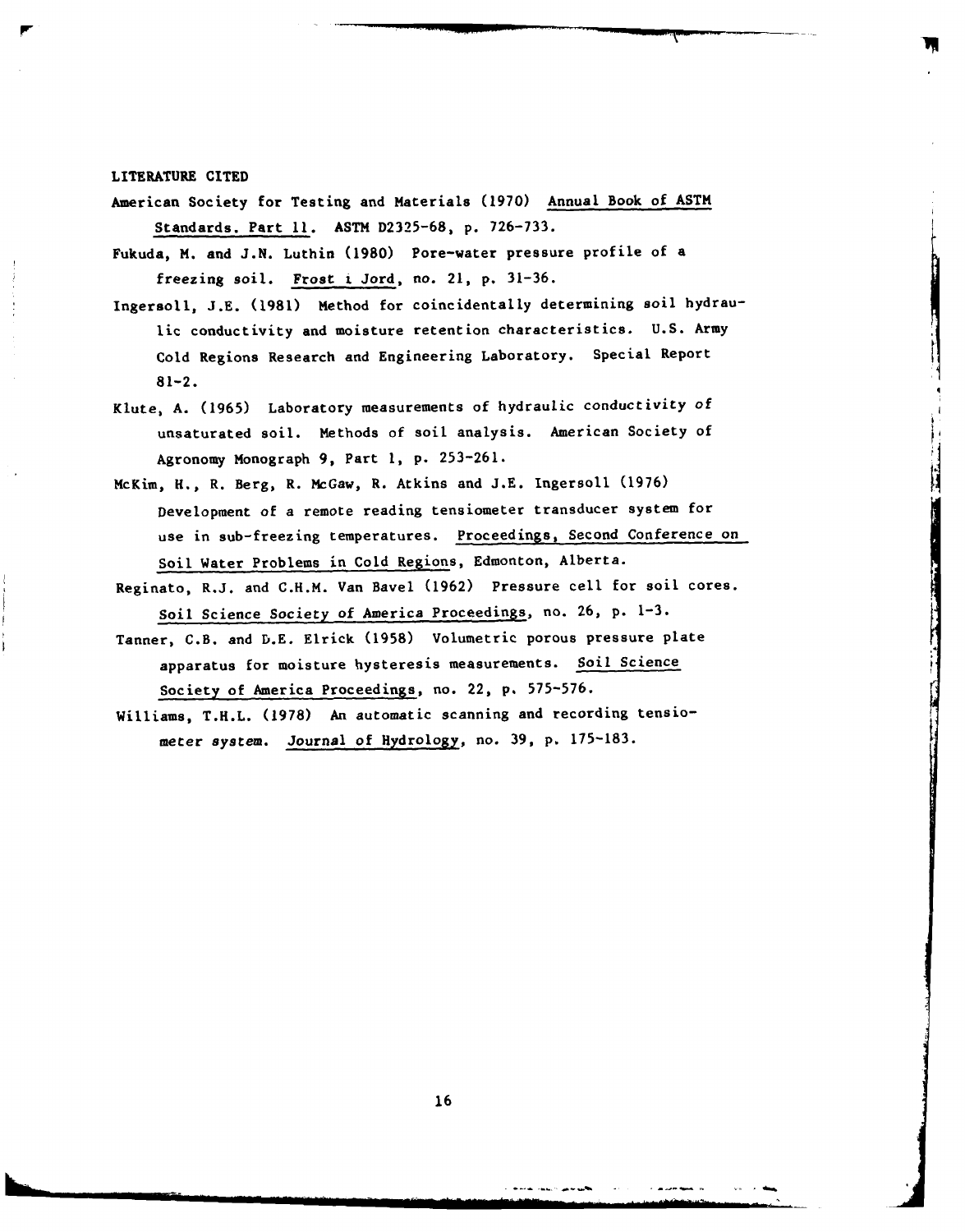APPENDIX: CONVERSION TABLE FOR SOIL TENSION UNITS

į. 

 $\label{eq:1} \begin{aligned} \mathcal{L}_{\mathcal{A}}(\mathbf{x},\mathbf{y}) = \mathcal{L}_{\mathcal{A}}(\mathbf{x},\mathbf{y}) \times \mathcal{L}_{\mathcal{A}}(\mathbf{x},\mathbf{y}) \times \mathcal{L}_{\mathcal{A}}(\mathbf{x},\mathbf{y}) \times \mathcal{L}_{\mathcal{A}}(\mathbf{x},\mathbf{y}) \times \mathcal{L}_{\mathcal{A}}(\mathbf{x},\mathbf{y}) \times \mathcal{L}_{\mathcal{A}}(\mathbf{x},\mathbf{y}) \times \mathcal{L}_{\mathcal{A}}(\mathbf{x},\mathbf{y}) \times \mathcal{L}_{\mathcal$ 

To convert soil tension values from one set of units (shown on left) to another (shown across<br>the top), multiply by the appropriate conversion factor. For example, multiply inch Hg by<br>2.54 to get cm Hg.

| l <sub>a</sub> ir                                                  | $\lim_{n\to\infty} \Pi_n(0)$      | un lig                       | lu, lig                                                                                                                                                                                                                                                                                                 | lynes/<br>$\cos^2$             | bar                       | atm                                                                                                                                                                                                                                                                                                                    | 化氧化物 医皮肤病<br>las<br>A          | 医小手足术 青年<br>$\ddot{x}$ | $(a, b)^n$            | $11 \frac{H}{H}$<br>$\begin{array}{c} \n\bullet & \bullet & \bullet & \bullet \\ \n\bullet & \bullet & \bullet & \bullet \\ \n\bullet & \bullet & \bullet & \bullet \\ \n\bullet & \bullet & \bullet & \bullet \\ \n\end{array}$ |
|--------------------------------------------------------------------|-----------------------------------|------------------------------|---------------------------------------------------------------------------------------------------------------------------------------------------------------------------------------------------------------------------------------------------------------------------------------------------------|--------------------------------|---------------------------|------------------------------------------------------------------------------------------------------------------------------------------------------------------------------------------------------------------------------------------------------------------------------------------------------------------------|--------------------------------|------------------------|-----------------------|----------------------------------------------------------------------------------------------------------------------------------------------------------------------------------------------------------------------------------|
| $\frac{1}{2}$                                                      | かんかん きょうしょ<br>$\overline{a}$      | $\ddot{\phantom{a}}$<br>(11) | 0.0290<br>$\frac{1}{2}$ and $\frac{1}{2}$ and $\frac{1}{2}$ and $\frac{1}{2}$ and $\frac{1}{2}$ and $\frac{1}{2}$ and $\frac{1}{2}$ and $\frac{1}{2}$ and $\frac{1}{2}$ and $\frac{1}{2}$ and $\frac{1}{2}$ and $\frac{1}{2}$ and $\frac{1}{2}$ and $\frac{1}{2}$ and $\frac{1}{2}$ and $\frac{1}{2}$ a | $\frac{1}{2}$<br>$\frac{1}{2}$ | .<br>$1.81 \cdot 10^{-4}$ | 9.68x10 <sup>-4</sup><br>$\frac{1}{2}$ and $\frac{1}{2}$ and $\frac{1}{2}$ and $\frac{1}{2}$ and $\frac{1}{2}$ and $\frac{1}{2}$ and $\frac{1}{2}$ and $\frac{1}{2}$ and $\frac{1}{2}$ and $\frac{1}{2}$ and $\frac{1}{2}$ and $\frac{1}{2}$ and $\frac{1}{2}$ and $\frac{1}{2}$ and $\frac{1}{2}$ and $\frac{1}{2}$ a | 0.0142                         | 1866170                | 0.394                 | 0.0128                                                                                                                                                                                                                           |
| $\frac{1}{2}$ if $\frac{1}{2}$                                     | 13.57                             |                              | 0.394                                                                                                                                                                                                                                                                                                   | 1.138104                       | 0.0133                    | 0.0131                                                                                                                                                                                                                                                                                                                 | (61.0)                         | $\frac{1}{2}$          | 5.15                  | 0.445                                                                                                                                                                                                                            |
| $\epsilon_{\rm{m}}$ H <sub>e</sub> $\epsilon_{\rm{m}}$ .<br>In. Ik | 14.47                             | $\ddot{5}$                   |                                                                                                                                                                                                                                                                                                         | $1.38 \times 10^{-4}$          | 0.018                     | 0.034                                                                                                                                                                                                                                                                                                                  | 6,7,89                         | $\frac{1}{2}$          | 13.58                 | $\frac{1}{2}$                                                                                                                                                                                                                    |
| dynes."                                                            |                                   |                              | $10.2819722$ and $10.781$ and $10.729$ and $10.729$                                                                                                                                                                                                                                                     |                                | $1 \times 10^{-10}$       | 9.3, 6.81972                                                                                                                                                                                                                                                                                                           | 19.145x10 <sup>-4</sup> 1x10-1 |                        | 4.01x10 <sup>-4</sup> | $0.336x10^{-9}$                                                                                                                                                                                                                  |
| $\frac{1}{2}$                                                      |                                   | $\frac{1}{2}$                | 29.35                                                                                                                                                                                                                                                                                                   | $\frac{1}{2}$                  |                           | (1, 18)                                                                                                                                                                                                                                                                                                                | 14.47                          | $\frac{1}{2}$          | $\frac{1}{2}$         | 13.4                                                                                                                                                                                                                             |
| ž                                                                  | i                                 |                              | واردوار                                                                                                                                                                                                                                                                                                 | $1.01\times10^{4}$             | $\frac{1}{2}$             |                                                                                                                                                                                                                                                                                                                        | 14.62                          | $\frac{1}{2}$          | $\frac{1}{2}$         | $\frac{1}{2}$                                                                                                                                                                                                                    |
| Ę                                                                  | $\frac{1}{2}$                     | $\frac{1}{2}$                | $-1.04$                                                                                                                                                                                                                                                                                                 | $6$ , $169$ x $10^{19}$        | 0.0689                    | denere                                                                                                                                                                                                                                                                                                                 |                                | 0.89                   | $\ddot{u}$            | $\frac{1}{2}$                                                                                                                                                                                                                    |
| $\frac{1}{2}$                                                      | 10.23                             | 5.18                         | 赤江                                                                                                                                                                                                                                                                                                      | $\frac{1}{x}$                  | $0.01$ ur                 | 18.5x1071                                                                                                                                                                                                                                                                                                              | $\frac{1}{2}$                  |                        | 4, 11                 | 0.334                                                                                                                                                                                                                            |
| i.<br>İ                                                            | <b>Selection</b><br>$\frac{1}{2}$ | (1,1.8)<br>(1, 7)            | 0.071                                                                                                                                                                                                                                                                                                   | 249.                           | $24.9 \times 10^{-9}$     | 24.681072                                                                                                                                                                                                                                                                                                              | (1,0,0,0)                      | 0.249                  |                       | (1.081)                                                                                                                                                                                                                          |
| $100$ , $1100$<br>$\begin{bmatrix} 1 & 1 \\ 1 & 1 \end{bmatrix}$   | 10.73                             | $\frac{1}{2}$                | (1, 63)                                                                                                                                                                                                                                                                                                 | 2,994104                       | 66.070                    | 0.0295                                                                                                                                                                                                                                                                                                                 | $\alpha_{\star}$ and $\beta$   | こうり                    | $\frac{1}{2}$         |                                                                                                                                                                                                                                  |
| $\frac{1}{2}$                                                      |                                   |                              | sprentia are the log of the matric suction when expressed as call.                                                                                                                                                                                                                                      |                                |                           |                                                                                                                                                                                                                                                                                                                        |                                |                        |                       |                                                                                                                                                                                                                                  |

 $\frac{1}{1 - kR_d} = \frac{1 - \frac{1}{2} \pi k}{1 - \frac{1}{2} \pi kR_d}$ 

**Contract of the contract of the Contract of the Contract of the Contract of the Contract of the Contract of the** 

 $\frac{17}{11}$